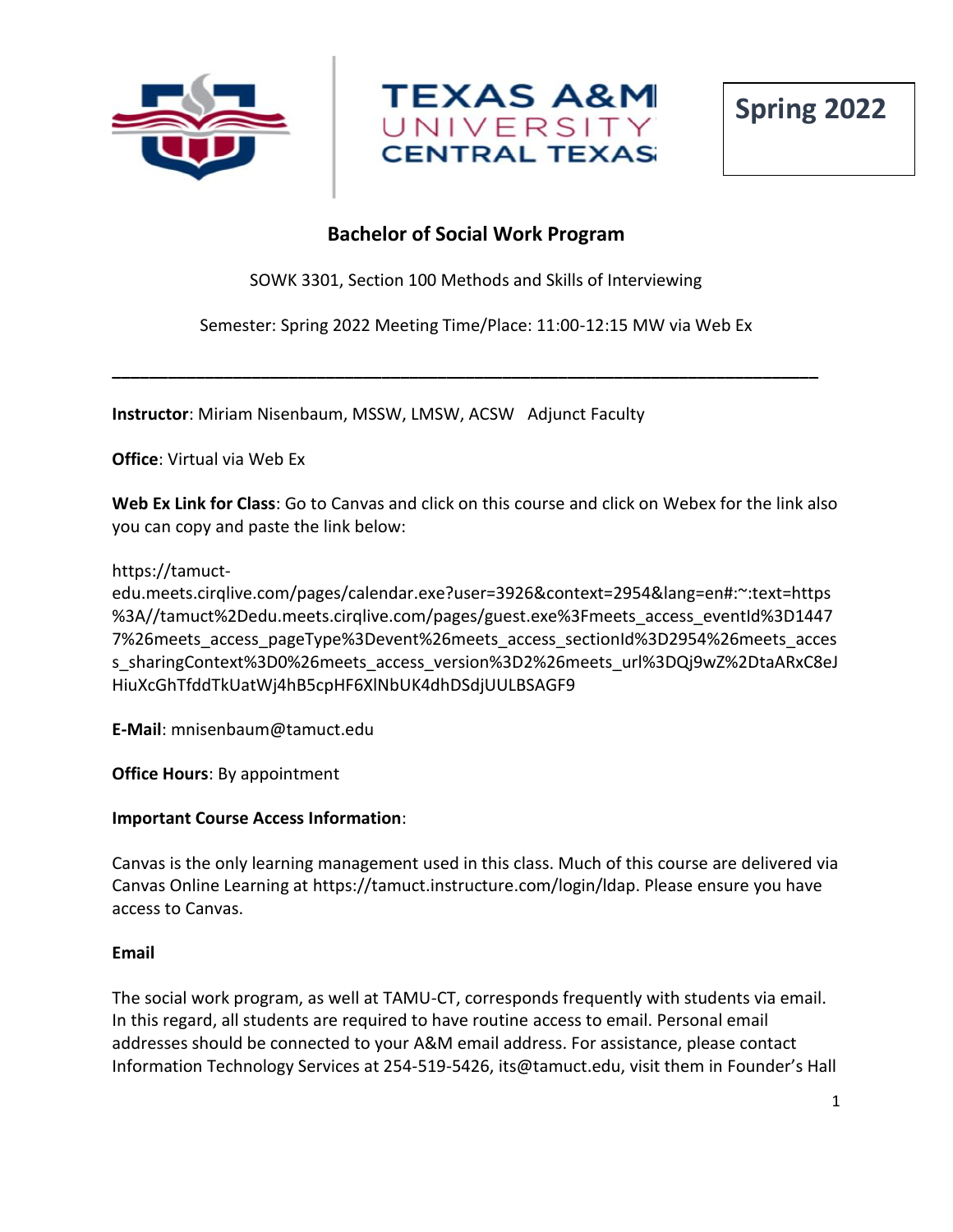



room 113 or online at http://www.ct.tamus.edu/departments/informationtechnology/contact.php.

The following course has infused curriculum that prepares students with the necessary casework skills required by 45CFR1356.60 Title IV-E Training Program

**Warrior Shield:** Emergency Warning System for Texas A&M University-Central Texas

SAFEZONE. SafeZone provides a public safety application that gives you the ability to call for help with the push of a button. It also provides Texas A&M University-Central Texas the ability to communicate emergency information quickly via push notifications, email, and text messages. All students automatically receive email and text messages via their myCT accounts.

Downloading SafeZone allows access to push notifications and enables you to connect directly for help through the app. You can download SafeZone from the app store and use your myCT credentials to log in. If you would like more information, you can visit the SafeZone website [www.safezoneapp.com].

*To register SafeZone on your phone, please follow these 3 easy steps:*  1. Download the SafeZone App from your phone store using the link below: iPhone/iPad: [https://apps.apple.com/app/safezone/id533054756] Android Phone / Tablet [https://play.google.com/store/apps/details?id=com.criticalarc.safezoneapp] 2. Launch the app and enter your myCT email address (e.g. {name}@tamuct.edu) 3. Complete your profile and accept the terms of service

## **Course Description**

Methods and Skills of Social Work is a pre-practice course designed to introduce students to the Generalist Social Work Practice Model. Beginning social work skills are introduced to students to aid in the distinction of the profession of helping. These skills include: principles of conducting a helping interview, establishing initial client contacts, attending and listening, empathetic responses, exploration and elaboration, questioning, gaining cooperation, selfdisclosure, and termination. Issues of problem-solving with diverse populations and persons from different cultural backgrounds as well as ethical issues of helping relationships are also explored.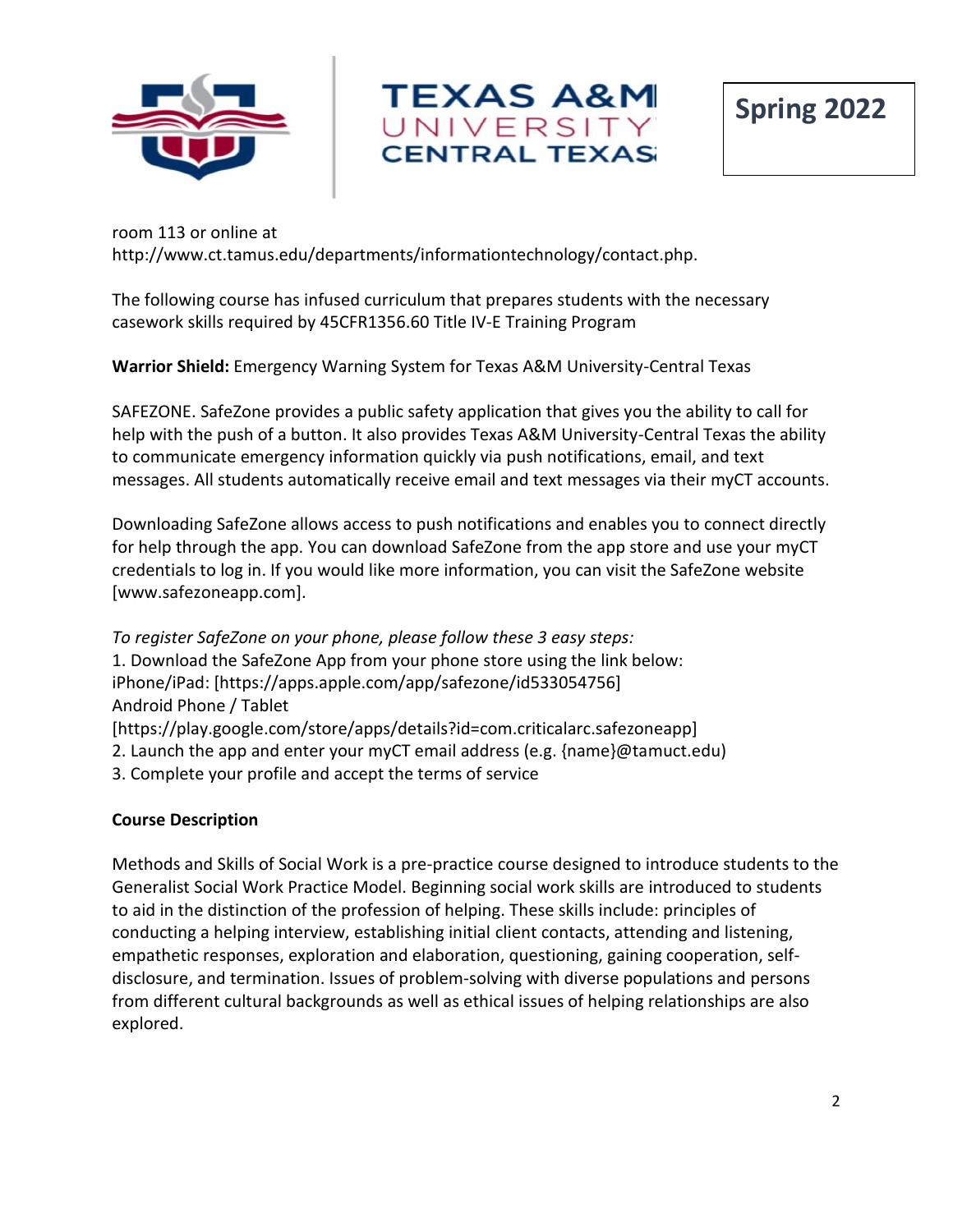



*Prerequisites: Completion of or concurrent enrollment in SWKK 308 (Introduction to Social Work).*

## **Nature of Course**

This course will cover basic skills of helping individuals and families in the context of generalist social work practice. Dual emphasis will be placed on (1) the knowledge base of these skills and (2) the performance of these skills. The course will assist the student in determining their desire to enter the field of social work and prepare students for further educational experiences at the university and in the social work program.

Generalist social work practice is a holistic approach that provides the practitioner with the knowledge and skills necessary to engage in a change process with a client. This course will particularly focus on the micro practice methods, working with individuals and families. Generalist social work incorporates knowledge that is transferable, empowers individuals, utilizes a variety of intervention strategies, analyzes development across the life span, evaluates the impact of social policies, and serves populations at risk. Generalist social work practice incorporates values that reflect the social worker's professional code of ethics, which demands social responsibility and respect for diverse value systems as well as a commitment to continued, ongoing professional development.

## **Teaching Method**

Teaching Method: The primary teaching approach in this course will be collaborative and active learning. Material in the course will be presented through class discussions, videotapes, and role-playing.

## **Program Mission**

The mission of the BSW Program at Texas A&M University - Central Texas is to prepare high quality graduates for entry-level generalist social work practice and advanced education. This education is delivered in a rigorous and student-centered learning environment that promotes professional behavior, values and ethics, human and community well-being, respect for human diversity, and a global perspective, and is guided by a person-in-environment framework, knowledge based on scientific inquiry, and social work competencies.

Generalist Social Work Practice: Work with individuals, families, groups, communities and organizations in a variety of social work and host settings. Generalist practitioners view clients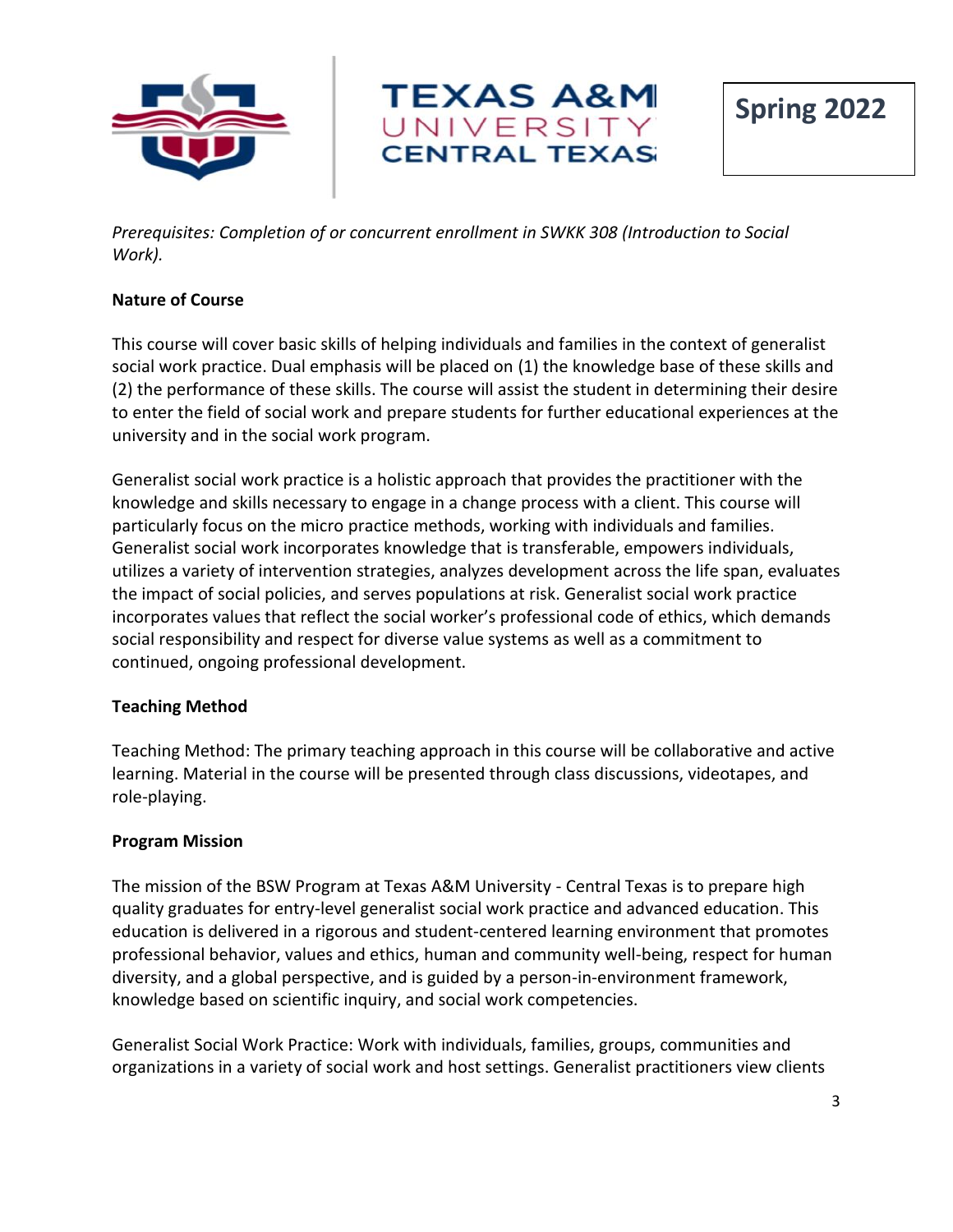



and client systems from a strength-based perspective in order to recognize, support, and build upon the innate capabilities of all human beings. They use a professional problem-solving process to engage, assess, broker services, advocate, counsel, educate, and organize with and on behalf of clients and client systems. In addition, generalist practitioners engage in community and organizational development. Finally, generalist practitioners evaluate service outcomes in order to continually improve the provision and quality of services most appropriate to client needs.

Generalist social work practice is guided by the NASW Code of Ethics and is committed to improving the wellbeing of individuals, families, groups, communities and organizations and furthering the goals of social justice.

BPD Web Page retrieved from:

http://www.bpdonline.org/bpd\_prod/BPDWCMWEB/Resources/Definitions/BPDWCMWEB/Res ources/Definitions.aspx?hkey=3e3a936d-fe8a-4bd9-8d41-45fdf190bc68

#### **Program Framework**

The Social Work Program curriculum is rooted in a framework established by the Council on Social Work Education (CSWE). Specifically, the program endeavors to develop social workers that promote human and community well-being by being able to demonstrate the following 9 core competencies upon graduation:

Competency 1: Demonstrate Ethical and Professional Behavior

Competency 2: Engage Diversity and Difference in Practice

Competency 3: Advance Human Rights and Social, Economic, and Environmental Justice

Competency 4: Engage in Practice-Informed Research and Research-Informed Practice

Competency 5: Engage in Policy Practice

Competency 6: Engage with Individuals, Families, Groups,

Competency 7: Assess Individuals, Families, Groups, Organizations, and Communities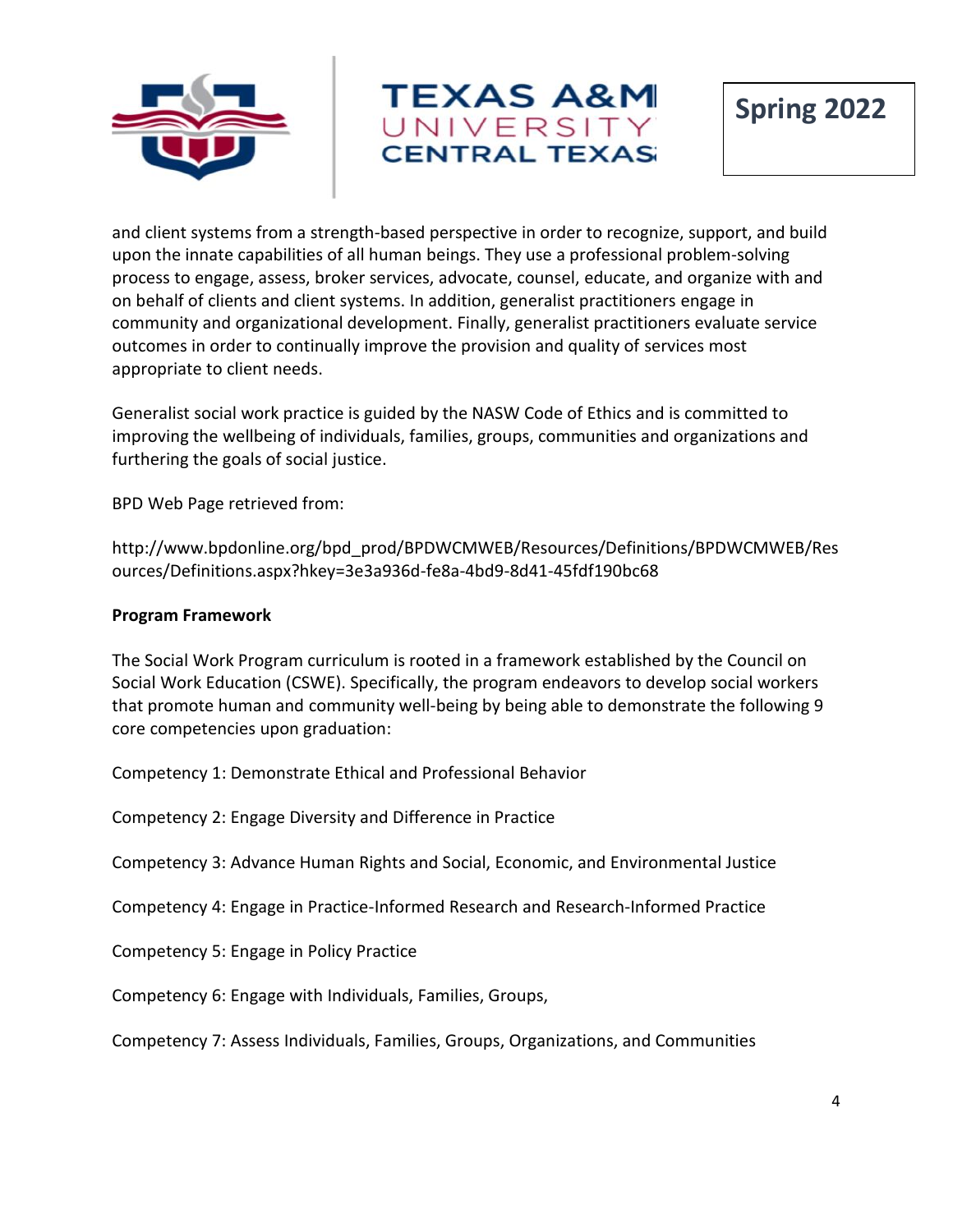



Competency 8: Intervene with Individuals, Families, Groups, Organizations, and Communities

Competency 9: Evaluate Practice with Individuals, Families, Groups, Organizations, and **Communities** 

Each core competency has specific, measurable practice behaviors that help students and their professors determine if the competency has been achieved. There are 41 total practice behaviors. The complete list of practice behaviors can be found by reviewing the student handbook.

Each core competency has specific, measurable practice behaviors that help students and their professors determine if the competency has been achieved. There are 31 total practice behaviors. The complete list of practice behaviors can be found at the end of this syllabus or by reviewing the student handbook.

#### **Course Objectives & Related CSWE Practice Behaviors**

This course provides content that helps to prepare you, the generalist social work student, to engage in the following CSWE competencies and related practice behaviors:

1.1 Make ethical decisions by applying the standards of the NASW Code of Ethics, relevant laws and regulations, models of ethical decision-making, ethical conduct of research and additional codes of ethics as appropriate to context

1.2 Use reflection and self-regulation to manage personal values and maintain professionalism in practice situations

1.3 Demonstrate professional demeanor in behavior, appearance; and oral and, written and electronic communication

1.5 Use supervision and consultation to guide professional judgment and behavior

2.2 Present themselves as learners and engage clients and constituencies as experts of their own experiences

2.3 Apply self-awareness and self-regulation to manage the influence of personal biases and values in working with diverse clients and constituencies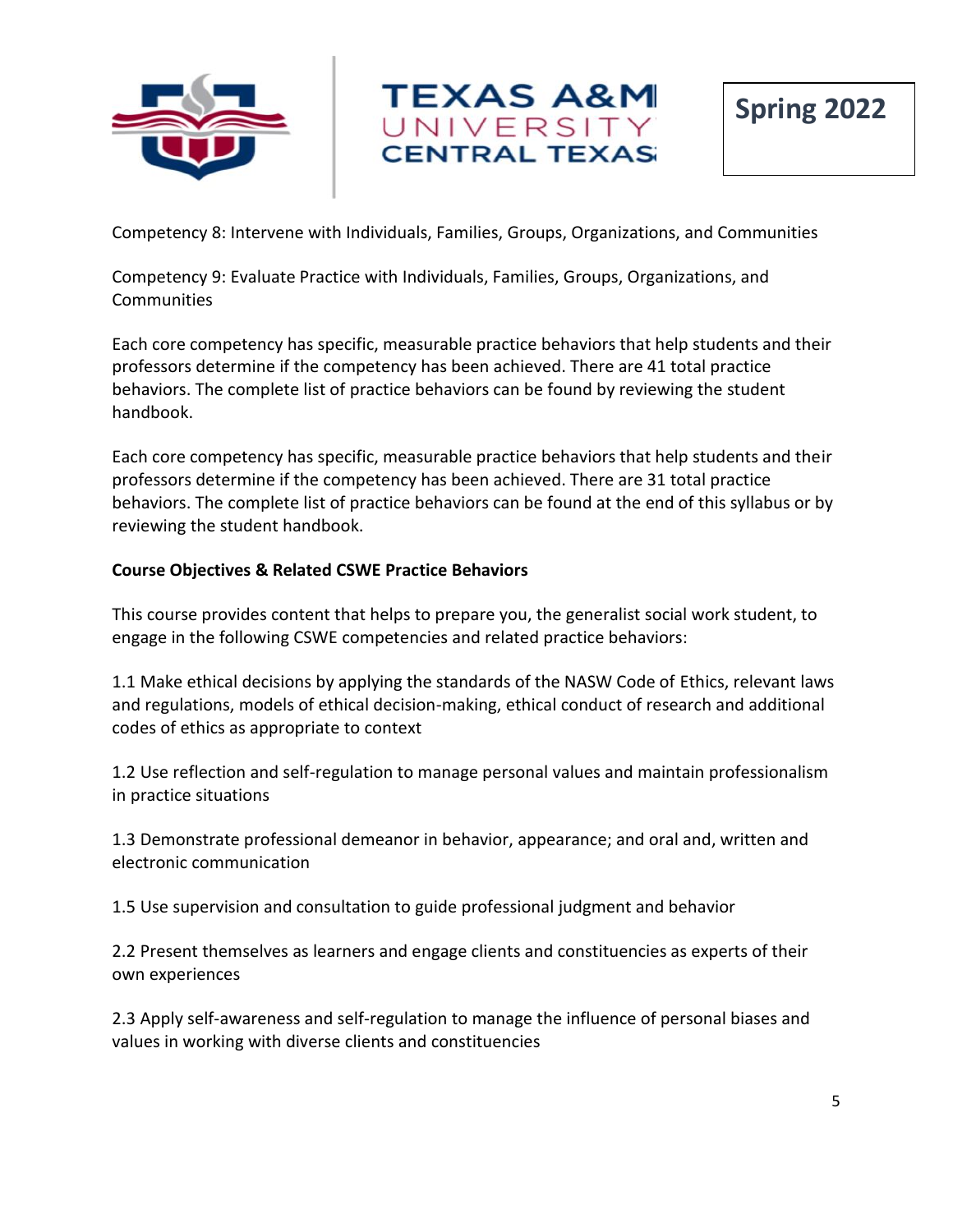



The objectives for this course, that support the CSWE related practice behaviors, are:

1. Students will be able to recognize the core elements of the interviewing process with emphasis on the key themes of process, systems perspective, problem-solving, and clientworker relationships.

2. Students will be able to demonstrate professional skills related to communication (both verbal and written) through the interviewing process.

3. Students will be able to demonstrate a basic understanding of stages of generalist social work process, data collection and assessment, service agreements, strategies for working with clients, and techniques for evaluating and terminating social work practice.

4. Students will be able to engage in professional use of self and the use of professional supervision by critically evaluating their own practice as well as practice skills of fellow students.

5. Students will be able to demonstrate educational growth at the university and program level through self-reflection and self-analysis and through the process of determining if they want to pursue a degree in social work.

The following table shows the relationship between: A) the course objectives, B) the CSWE related practice behaviors, and C) the assignments used to assess your ability to fulfill the objective related to the practice behavior:

| A. Objectives                        | <b>B. CSWE</b>   | <b>C. Course Assignments</b> |
|--------------------------------------|------------------|------------------------------|
|                                      | <b>Related</b>   |                              |
| (By the completion of the course,    |                  | (This is the assignment      |
|                                      | <b>Practice</b>  | used to assess               |
| it is expected that you will be able | <b>Behaviors</b> |                              |
|                                      |                  | your ability to fulfill the  |
| to)                                  | (This is the     | objective related            |
|                                      | practice         |                              |
|                                      |                  | to the practice behavior)    |
|                                      | behavior         |                              |
|                                      | that             |                              |
|                                      | objective        |                              |
|                                      |                  |                              |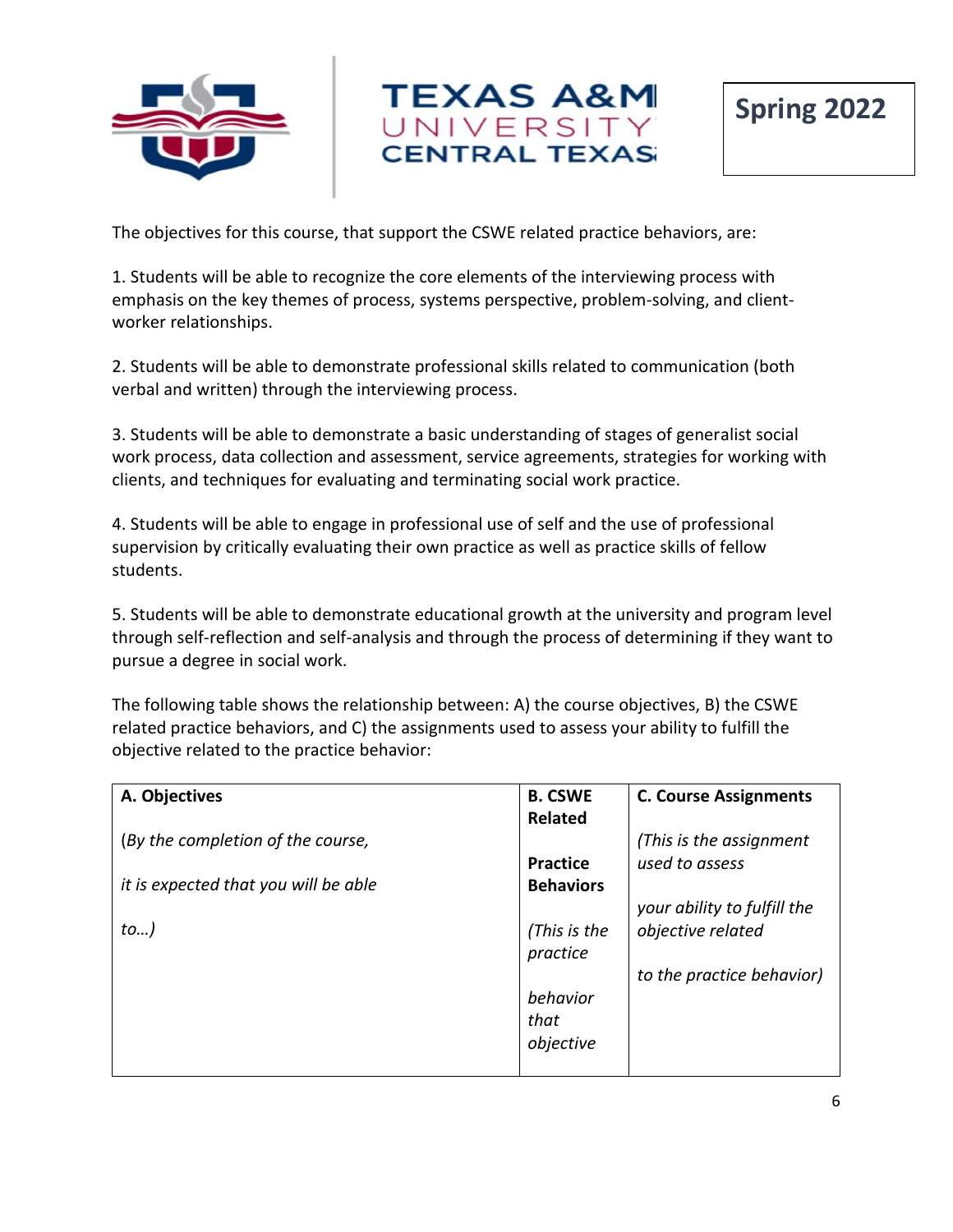



|                                                                                                                                                                                                                                                            | supports) |                                                                  |
|------------------------------------------------------------------------------------------------------------------------------------------------------------------------------------------------------------------------------------------------------------|-----------|------------------------------------------------------------------|
| 1. Recognize the core elements of the interviewing<br>process with emphasis on the key themes of<br>process, systems perspective, problem-solving, and<br>client-worker relationships.                                                                     | 2.3       | Exams<br>Quizzes                                                 |
| 2. Demonstrate professional skills related to<br>communication (both verbal and written) through<br>the interviewing process.                                                                                                                              | 1.3       | Videotaped<br>Interview and Self<br>Analysis<br>Attendance       |
| 3. Demonstrate a basic understanding of stages of<br>generalist social work process, data collection and<br>assessment, service agreements, strategies for<br>working with clients, and techniques for evaluating<br>and terminating social work practice. | 1.1       | Exams<br>Quizzes<br>Videotaped<br>Interview and Self<br>Analysis |
| 4. Engage in professional use of self and the use of<br>professional supervision by critically evaluating<br>their own practice as well as practice skills of<br>fellow students.                                                                          | 1.2       | Videotaped<br>Interview and Self<br>Analysis<br>Attendance       |
| 5. Demonstrate educational growth at the<br>university and program level through self-<br>reflection and self-analysis and through the<br>process of determining if they want to pursue a<br>degree in social work.                                        | 2.3, 2.2  | Personal<br>Statement of<br>Social Work<br>Philosophy Paper      |

#### **Course Requirements**

\*Professional Dress: student should wear business casual clothing while in class.

## *Required Texts*

Kadushin, A. and Kadushin, G. (2013) The Social Work Interview: A Guide for Human Service Professionals (5th Edition). New York: Columbia University Press.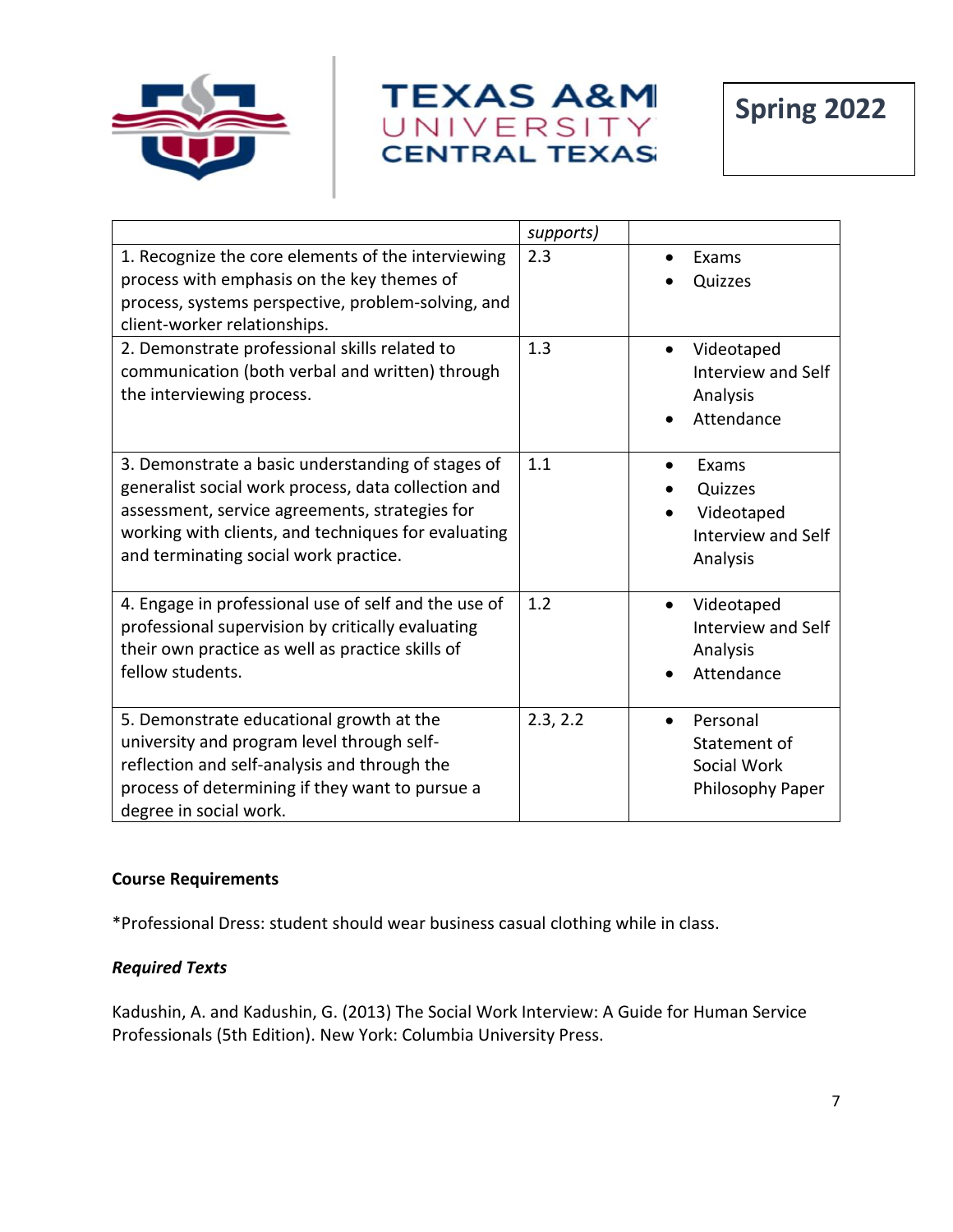



Texas A&M University – Central Texas Social Work Program (2010). The Social Work Program Student Handbook (for social work majors only). Handbook can be found on Canvas via the Social Work Community Forms page.

Texas State Board of Social Work Examiners. (2021). Code of Conduct. Retrieved from https://www.bhec.texas.gov/wp-content/uploads/2020/10/Agenda\_SW-2020Oct.pdf

National Association of Social Workers. (2021). Code of Ethics of the National Association of Social Workers. Retrieved from https://www.socialworkers.org/pubs/code/code

#### **Final Grades**

A total of 1,000 points can be earned from the course assignments, as follows:

| <b>Course Assignment</b>                 | <b>Percentage of final</b> | <b>Total possible</b> |
|------------------------------------------|----------------------------|-----------------------|
|                                          | grade                      | points                |
| <b>Article Review</b>                    | 5%                         | 50                    |
| <b>Class Participation</b>               | 5%                         | 50                    |
| In Class Assessments (SOAP/Progress      | 30%                        | 300                   |
| Notes)                                   |                            |                       |
| In Class Presentation                    | 5%                         | 50                    |
| Video Interview                          | 20%                        | 200                   |
| Self-Analysis of Video Interview         | 20%                        | 200                   |
| <b>Personal Statement of Social Work</b> | 10%                        | 100                   |
| Philosophy                               |                            |                       |
| Attendance                               | 5%                         | 50                    |
| <b>Totals</b>                            | 100%                       | 1000                  |

Final Points & Percentages\* and Corresponding Grades are based on the following:

A = 90% to 100% (900 to 1,000 points)

- B = 89% to 80% (890 to 800 points)
- C = 79% to 70% (790 to 700 points)
- D = 69% to 60% (690 to 600 points)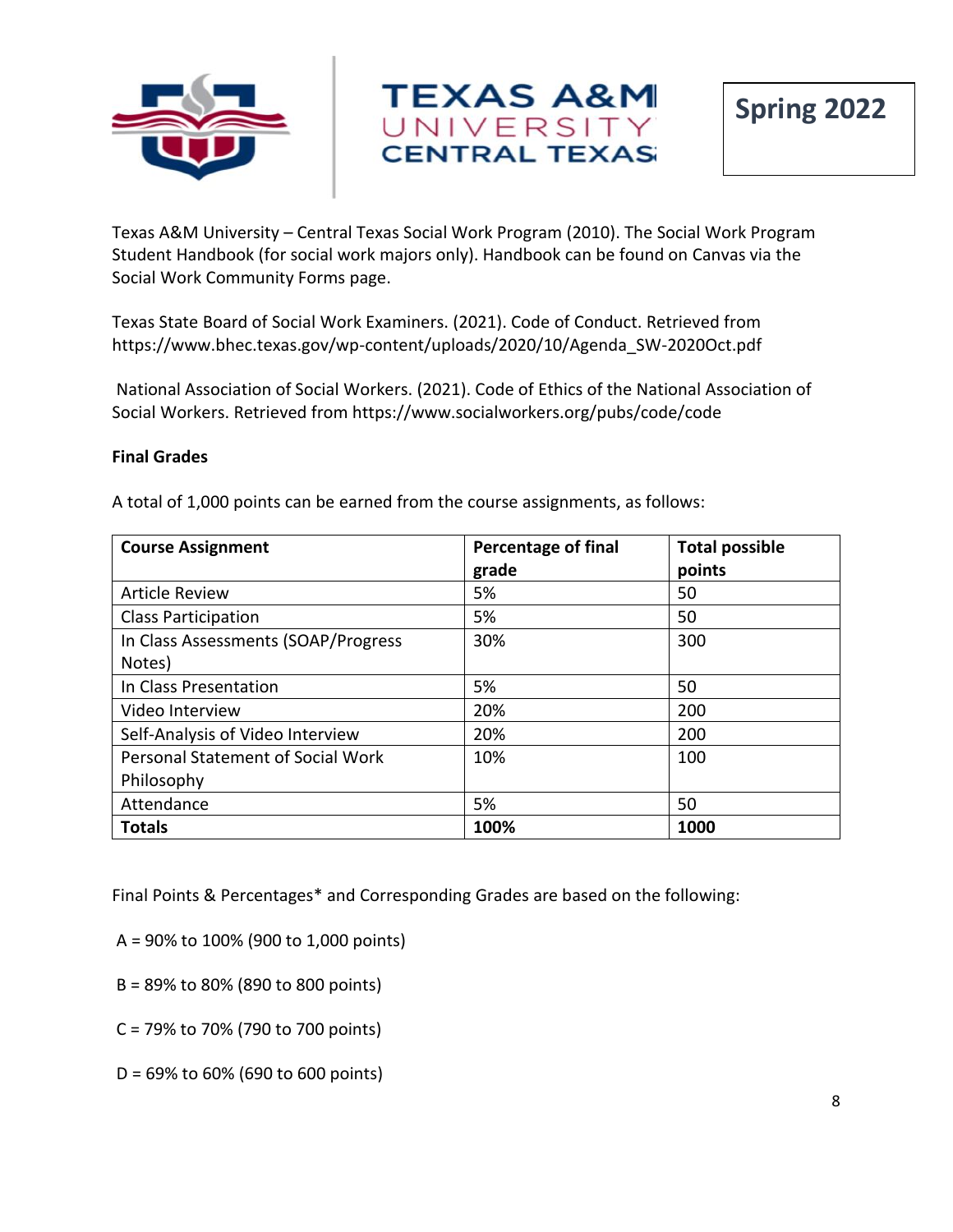





#### F = 59% or less (590 points or less)

\*Note: Final grade percentages are rounded to the next highest value (ex: 79.5% = 80%)

#### **Course Assignments**

The following activities will be completed during the semester. In an emergency that keeps a student from being able to attend class on the day a test is given, the student is responsible for contacting the professor in advance to see what arrangements, if any, can be made to make up the test. Note: Under no circumstances will a make-up test be given to any student after the date on which the graded tests are returned to the students in the class.

## *1. In Class Assessments (100 pts each x 3, 30 percent total)*

During each class, students will be involved in peer role plays or activities. From these activities students will be responsible for creating a reflection, SOAP note, and/or progress note. Documentation is a key skill for social workers and must be practiced for professional development. **If it is not documented it did not happen**. Students will receive further class instruction on the structure of these ongoing assignments due in class. If you miss class the day of the role play, then you will not be able to complete the SOAP note due the following class and you will receive a zero for that SOAP note.

## *2. Article Review (50pts, 5 percent total)*

Students will be responsible for choosing two peer-reviewed articles from a scholarly journal (not a magazine or webpage blog) on services that our clients utilize such as Child Protective Services, health care settings, homeless services, veteran's services, etc... After selecting the two articles, provide a summary of the first article's claims and findings. Then you will do the same for the second article. You will then provide a thoughtful critique and analysis on the articles' claims, findings, procedures, methodology, sample size, and conclusions. We do not expect you to be experts on research methods, rather to look at the quality of the contributions to the social work helping process and any concerns of bias. We will discuss a writing strategy that you can use to make a good argument called the A-S-A model. ASA stands for Assert-Support-Analyze. We will discuss the model more in class.

## *3. Videotaped Interview and Self-Analysis: 200 points each (400 points total) 20 percent each, (40 percent total)*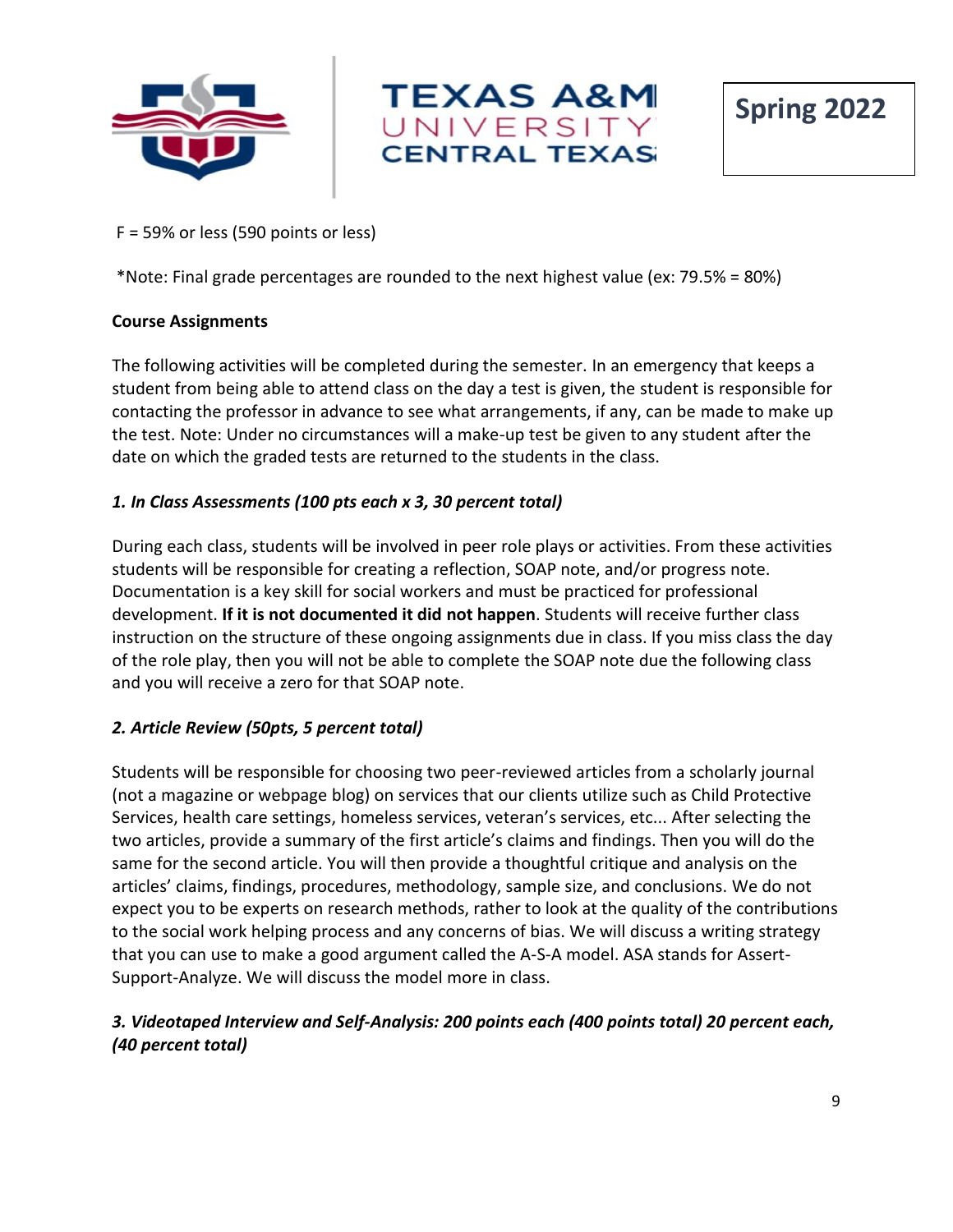



Each student will complete a videotaped interview with a classmate acting as "client". Students will be assigned in pairs. For one videotape, one student is the client. For the other videotape, the other student is the client, so each member of the team has a chance to be the social worker for purposes of the videotapes. The interview needs to last at least 12 minutes. Students will be given their client case scenario when they come to do the interview, and they will be given 5 minutes to talk together about the scenario before the videotaping begins. The "social worker" student will focus on implementing the communication, interviewing, and social work process guidelines that have been learned in the class. In each case scenario, the "social worker" will be meeting with the "client" for the first time, conducting an assessment interview. THE ENTIRE 12 MINUTES MUST FOCUS ENTIRELY ON ASSESSING THE CLIENT'S SITUATION; NO ADVICE-GIVING, INTERVENTIONS, OR ATTEMPTS TO SOLVE THE CLIENT'S PROBLEMS CAN OCCUR. STUDENTS WHOSE INTERVIEWS INCLUDE PROBLEM-SOLVING EFFORTS WILL HAVE THEIR GRADE DEDUCTED FOR THIS.

Students are encouraged to practice interviewing their partner as much as possible before the day of the videotaping. If you don't attend class on the day of your presentation you will receive a zero on the assignment. After completing the taping, each student will view his/her own taped interview, will write a COMPLETE TRANSCRIPT of everything (word for word) that was said/done during the interview, and in a second column will include comments that reflect a self-analysis of how well they think they did during the interview and things they feel might have been more effective. This is methodology is called "process recording" as is critical in the development of generalist skills. Be sure the comments you make align correctly with what was said in the interview on which your comments are based. It is suggested that students write this paper by creating a table with 2 columns and as many rows as you need to cover each time the social work student says something and the "client" responds. At the end of the paper, after your comments on the videotape transcript, you also need to write a paragraph summarizing what you viewed as your overall strengths in the interview and what you think you need to continue working on improving with regard to your interviewing skills. PAPERS MUST BE DOUBLE SPACED IN THEIR ENTIRETY; SINGLE SPACED PAPERS WILL NOT BE GRADED. See the attached example of a small part of a self-analysis paper for an example of how this should be written.

Students will record the video on-line or in person. The following are some suggested methods to record your video. You will be showing them in class. Starter kit for making your own short form videos.

Examples of award-winning short form videos. [https://shortyawards.com/4th](https://shortyawards.com/4th-socialgood/winners)[socialgood/winners](https://shortyawards.com/4th-socialgood/winners)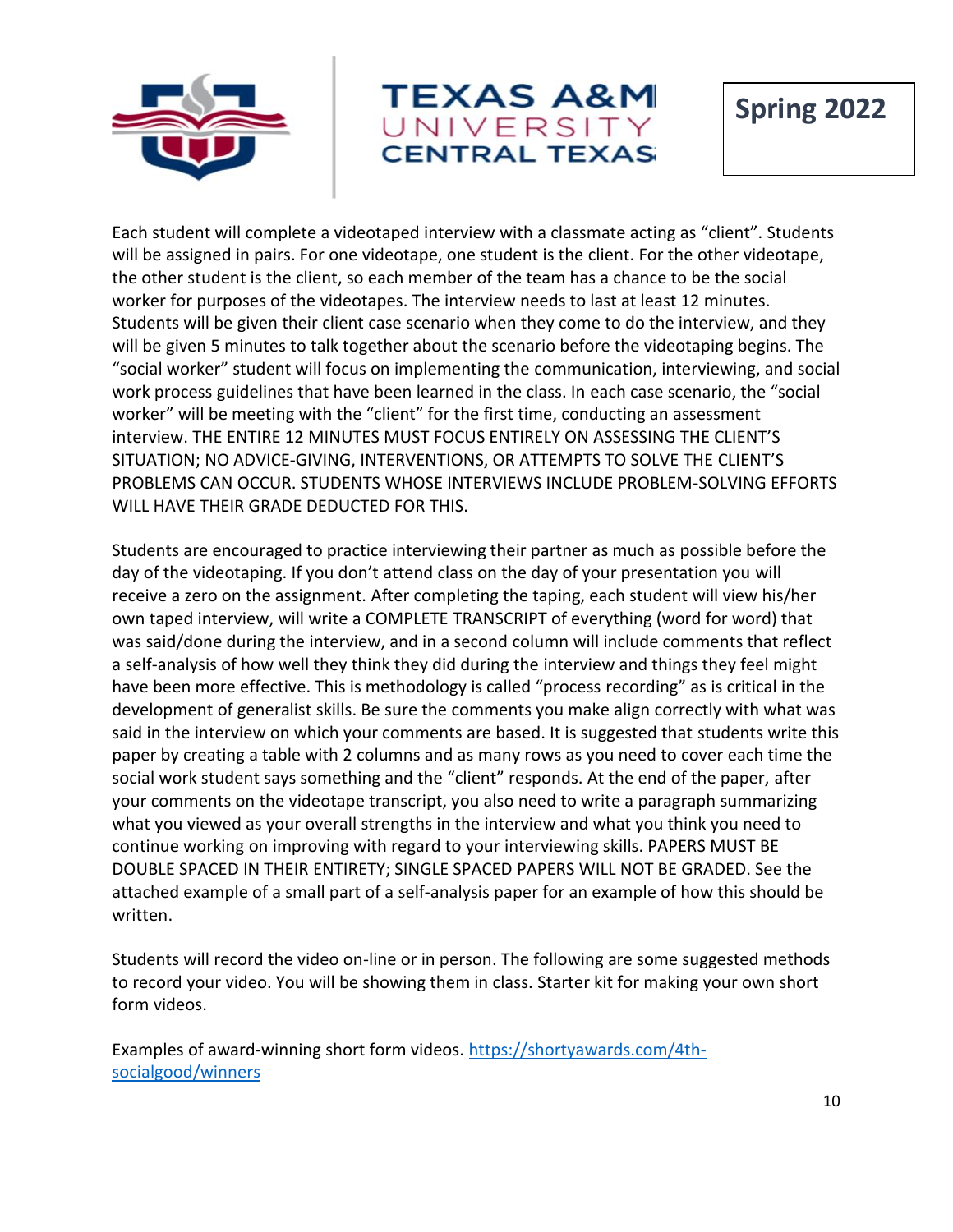





SWAY: a free cloud based app by Microsoft. https://sway.office.com/my

https://www.youtube.com/watch?v=jNzRawc74Bg

I Movie: https://www.apple.com/imovie/

Making videos:

https://www.theguardian.com/technology/2016/jul/17/20-best-apps-making-videos

Making Animated videos:

https://www.educationalappstore.com/best-apps/5-best-animation-apps-to-use-in-theclassroom

List of animation apps for Android and iOS devices.

Tellagami. ( iPad - Free )

Toontastic. ( Android - Free , iPad - Free )

Animoto Video Maker. ( Android - Free , iPad - Free )

FlipaClip - Cartoon Animation. ( Android - Free , iPad - Free )

Puppet Pals HD. ( iPad - Free )

Essential steps to create a classic cartoon video yourself

1. Step 1: Use the best animation maker. ...

- 2. Step 2: Choose a template for your animated video. ...
- 3. Step 3: Choose a graphical style. ...
- 4. Step 4: Add a music track or voice-over. ...
- 5. Step 5: Publish, share and download your animated video.

How to make animated videos on iPhone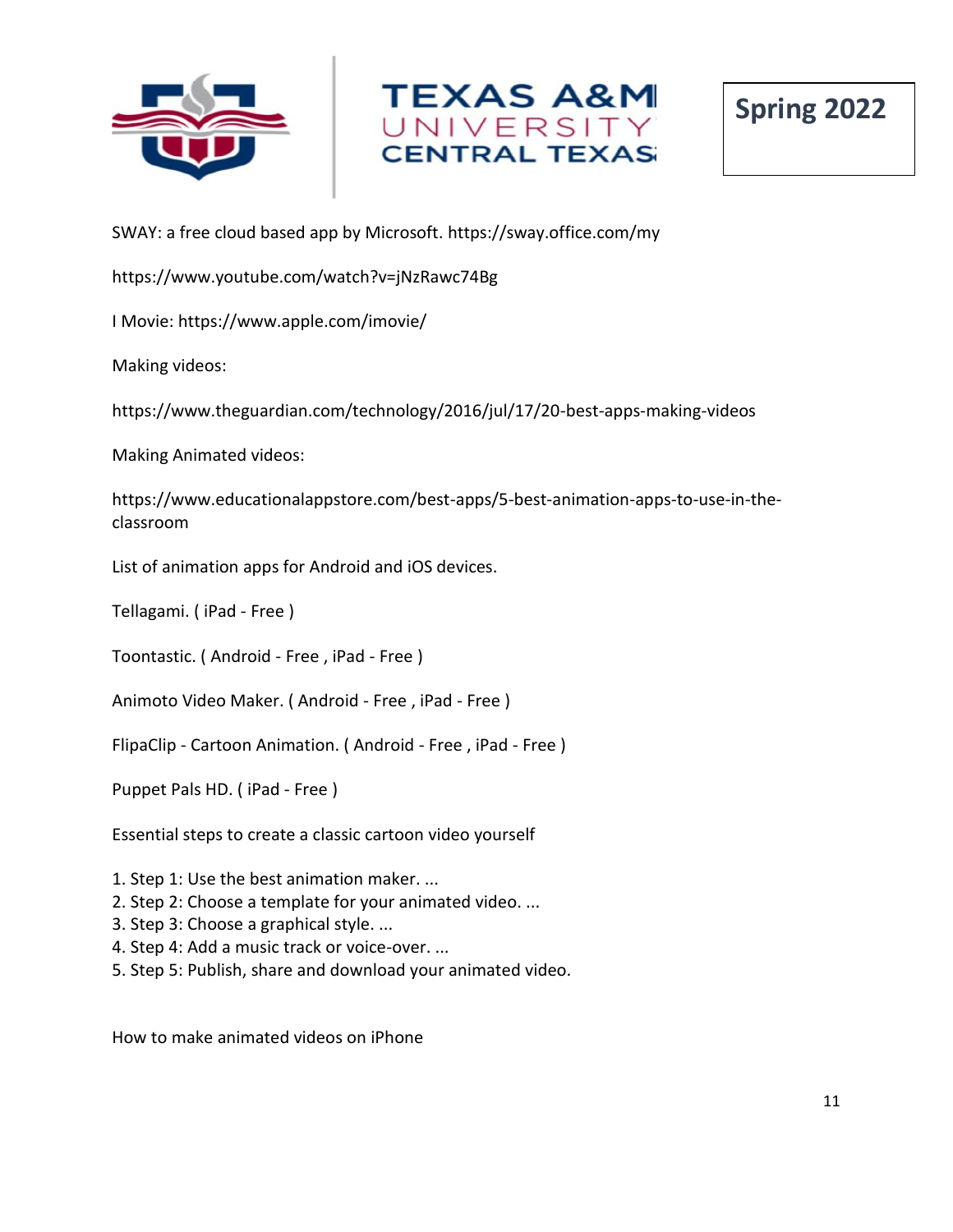





- 1. On your iPhone or iPad, open the Google Photos app .
- 2. Sign in to your Google Account.
- 3. At the bottom, tap Assistant.
- 4. At the top, select Animation or Collage.
- 5. Choose the photos to add to your animation or collage.
- 6. At the top right, tap Create.

The professor will give students written feedback about their videotaped interview, using the transcript provided by the student. This syllabus contains the form that will be used to provide feedback. Students will be broken up into triads. Each student will have a turn as social worker, client, and recorder.

Grading of the videotaped interviews will have two aspects. Fifteen percent (15%) of the student's grade for the course will be based on how well the student has learned and is able to use guidelines for interviewing learned in class. See the attached grading rubric to see how this portion will be graded; be sure and review this before you do your videotaped interview and again before you do your written self-analysis of your interview so you will remember the kinds of things you are expected to demonstrate during your interview. An additional fifteen percent (15%) of the student's grade for the course will be based on the quality of the student's selfanalysis of the video. Thus, if the student makes a mistake during the interview (for example, constantly asking closed ended yes/no questions), this will have less impact on the grade if the student's self-analysis shows recognition of this weakness and includes suggestions for more effective ways the questions could have been asked/interactions could have been handled.

#### *4. Personal Statement of Social Work Philosophy paper 100 points (10%)*

Each student will write their personal social work philosophy statement, which is part of the students' application to the social work major. The following is an outline of what to include in your paper:

Personal Statement of SW Philosophy, Autobiographical Sketch (5 pts) Your personal history as it applies to your decision to go into social work (5pts) Significant people/events that led you to choose this field (5pts) How your motives, personality characteristics, and values relate to mission/purposes of SW profession (5pts) Self-Assessment Your strengths and weaknesses as you are currently aware of them (5pts)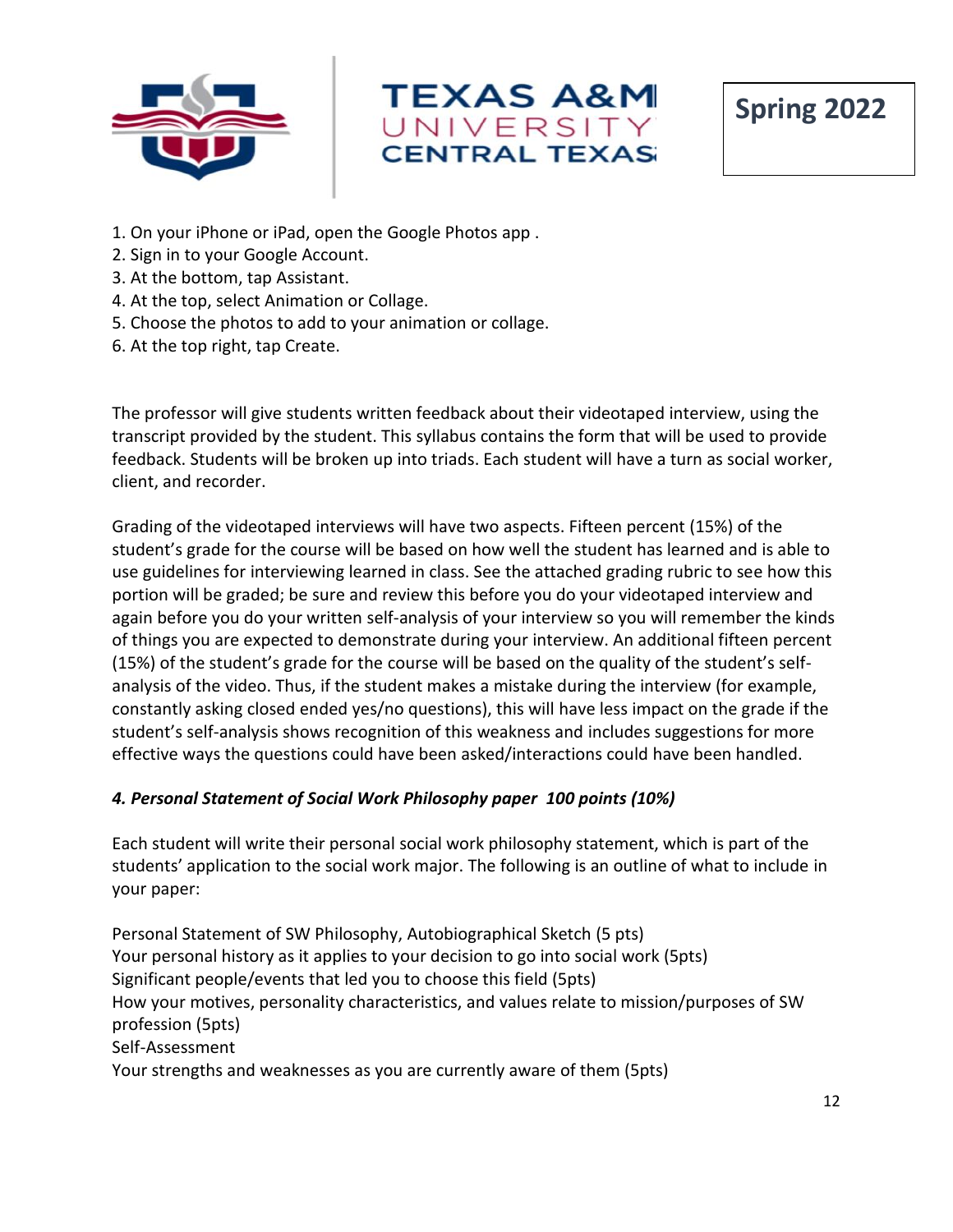



How the SW program fits into your career aspirations and what you would like to do in SW, as far as you know right now (10 pts)

How your learning style, personality characteristics, and learning needs/goals fit with the SW program (5pts)

What areas of professional KSA's (knowledge, skills and abilities) are you already proficient in, and what areas need further study/work? (5pts)

What have you studied so far that most struck a chord with you, and why? (5pts) Personal and Philosophical Perspectives

Your personal philosophy/perspectives about the profession of SW and SW roles you envision performing (5pts)

Your personal philosophy/perspectives about SW practice issues (5pts)

o What approaches do you most value?

o What models might you use in helping clients?

Your personal philosophy/perspectives about human behavior and change (5pts) Your personal philosophy/perspectives about the future, about society and how SW fits into that future (5pts)

Your personal philosophy and how it fits with the social work Code of Ethics. What ethical issues do you currently anticipate being most difficult for you, and why? (For example, are there personal or religious beliefs that you hold that might conflict with the Code of Ethics? How do you plan to keep that from being a problem in your practice as a professional social worker? (10 pts)

Note: On your Personal Statement of Social Work Philosophy paper, 25% of the grade will be based on the style of your writing – i.e., on correct spelling, composition, punctuation, grammar and APA usage. Five (5%) of your grade will be based on structure – i.e. page numbers, APA usage, etc. Seventy (70%) of the grade will be on content of the written assignment. Social workers do a great deal of writing; it is essential that you develop professional, clear patterns of written communication since it will affect your professional reputation. All writing errors in your paper will be corrected by the professor, and you need to study those corrections after the paper is returned so you will understand what kinds of errors you tend to make and you can avoid making the same mistakes in subsequent papers. Your score on this 25% of the grade will depend on how many writing errors you made. If you do not understand some of the corrections that are made in your papers, ask the professor about them. See the Philosophy Paper rubric attached.

## *5. Class Attendance & Participation (100 points)*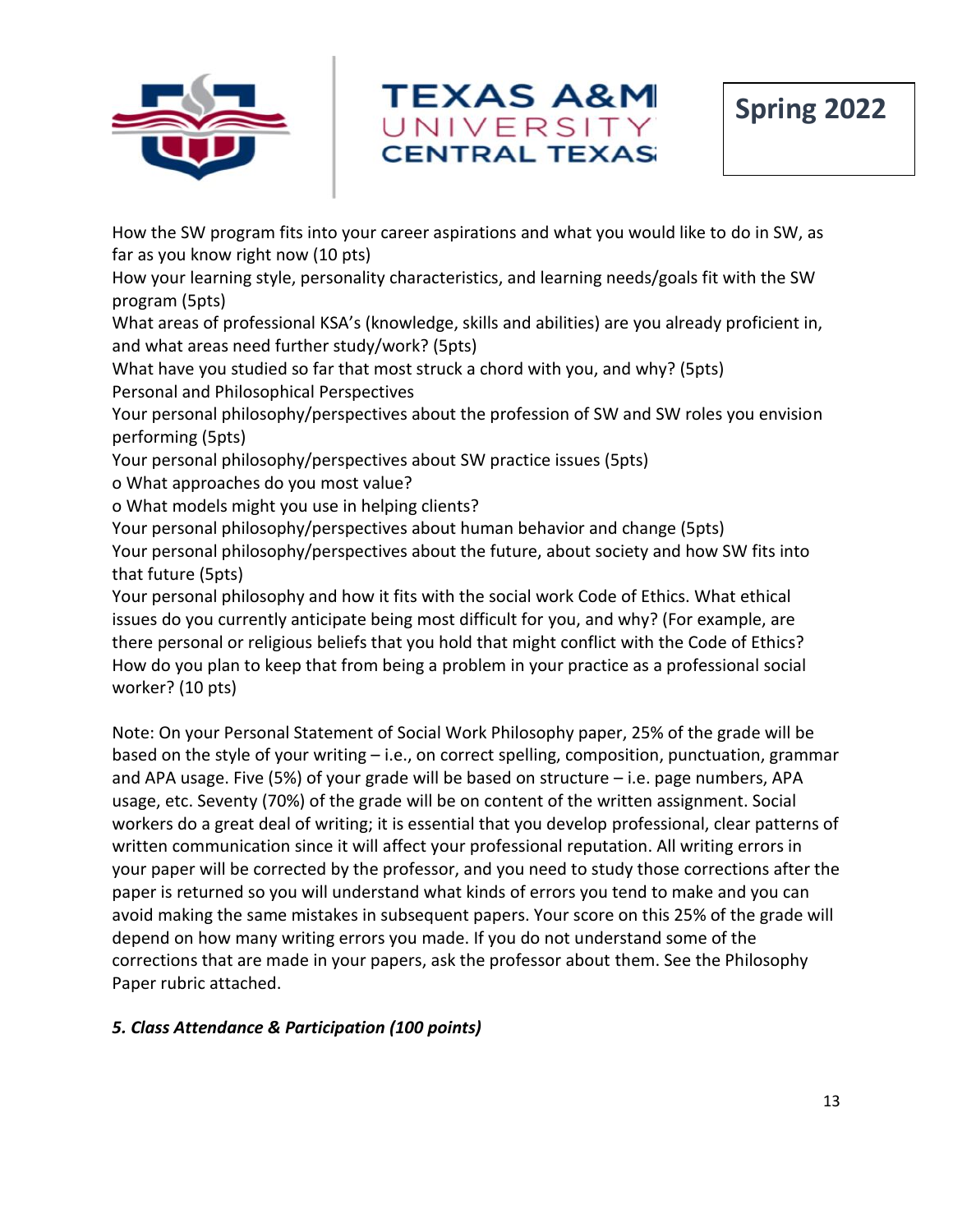



Attendance: Students are expected to be present for every scheduled class session (with camera's on for virtual classes) to enrich the learning experience. Students receive 5 points for each day of attendance and a zero (0) for an absence, tardiness, or early departure from class without prior discussion and approval by the instructor. If you are unable to avoid missing a class, you must notify the professor via email before the class period to explain the absence. **4 unexcused absences will result in an F in the course.**

(You have all had time to adjust to taking courses via Webex. If you are NOT on camera, then YOU are NOT in class. If you cannot be on camera on a given day you need permission prior to class to keep the camera off. Students will behave as if they are in the classroom and

adhere to on-line etiquette. This means no driving or walking on camera. Please do not schedule work during class. Please do not be in bed during the class. Please dress appropriately, take notes, and mute your microphone when not talking. All classes will be on WEBEX.

Further, students are expected to actively engage in the learning during class. This includes engaging in discussion, activities, and actively listening to discussions and lectures taking place in class, especially during and after peer-led student presentations and discussion of the case of "Jeff" after each SOAP note quiz. The instructor assumes that attendance will yield positive and active engagement as outlined above. Failure to attend or to actively engage in positive ways as outlined above and in accordance with the class policies, university code of conduct, and school behavioral expectations (see professional behavior rubric attached to this syllabus) will yield a zero (0) for attendance/participation. It is important to be aware that absences and failure to adhere to class policies while in class can and will impact this portion of your grade. Please note: If your schedule is such that you find it consistently difficult to arrive to class on time, remain for the full class, or arrive to class at all, it is best that you find a course that would best meet your scheduling needs.

## **Class Policies**

The following policies apply to all students enrolled in this course:

1. Students are not permitted to enter class more than ten (10) minutes late. Exceptions will be made with prior arrangement with instructor. Once class has begun, students are expected to remain for the duration of the class. It is expected that all students will take care of personal affairs (i.e., get beverages, take care of phone calls, meeting with students and other professors, use the restroom, etc.) before class begins. Students who have a medical/physical condition for which they need to request an exception to this policy are advised to speak with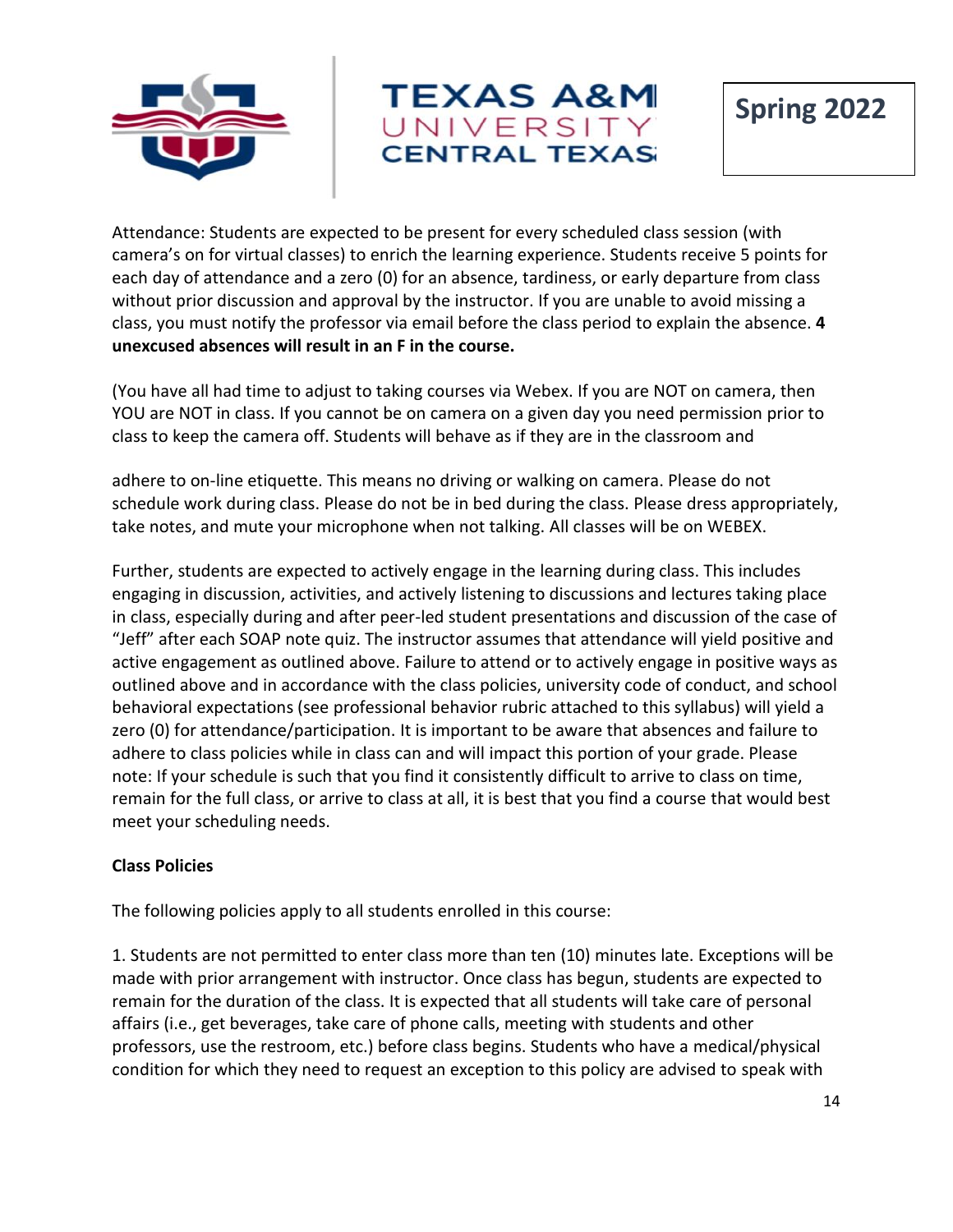



the Disability Services Coordinator and/or discuss this with the professor to see if an exception can be granted. Students leaving the class outside of these parameters should not attempt to re-enter the class and will receive a 0 for class participation and/or attendance that day.

3. Students are expected to display professional decorum at all times. This includes, but is not limited to, respecting classmates and the instructor. In this regard, it is expected that students will not speak to/hold conversations with/enter comments in the chat box to other students, use cell phones, or engage in other types of unprofessional behaviors once class has begun. Talking during lecture, out of turn, or while other students are talking is disruptive to the learning environment, disrespectful to peers, and unprofessional in demeanor. Students are strongly encouraged to engage in discussion in a respectful and appropriate manner. It is expected that students apply classroom etiquette and raise a hand if there is something to share or to answer a question. It is also expected that students will display patience in raising a hand and recognize that the professor will eventually call on the student and/or may attempt to vary responses from peers and not call on the student in an effort to do so.

Shouting out answers, making loud noises, and/or waving a hand vigorously to capture attention is unprofessional and inappropriate behavior. Consistent display of such behavior will result in consultation by the professor and can potentially impact the attendance/participation grade. Students are encouraged t use a "parking lot" to for questions that may be better to address after class with the professor.

4. To support the academic learning environment, students are asked to refrain from sharing personal information in class that will not support/add significantly to the class discussion. Sharing of personal stories and/or issues that are not related to the topic can distract class learning and limit knowledge sharing by the professor and other students. In this regard, please note that the professor reserves the right to redirect/limit such conversations in class unless students are expressly asked to share such information by the instructor. or discussion and approval by the professor only.

5. NO TECHNOLOGY IS PERMITTED DURING IN CLASS EXAMS, QUIZZES, OR OTHER TYPES OF ASSIGNMENTS AS DEFINED BY THE PROFESSOR, UNLESS GIVEN SPECIFIC DIRECTION BY THE PROFESSOR.

6. Students are NOT permitted to work collaboratively (together) on any assignment unless given EXPRESSED permission by the instructor to do so. This includes homework, take home quizzes, papers, etc. Failure to adhere to this policy can result in a zero (0) on the assignment and referral to Student Affairs for academic integrity concerns.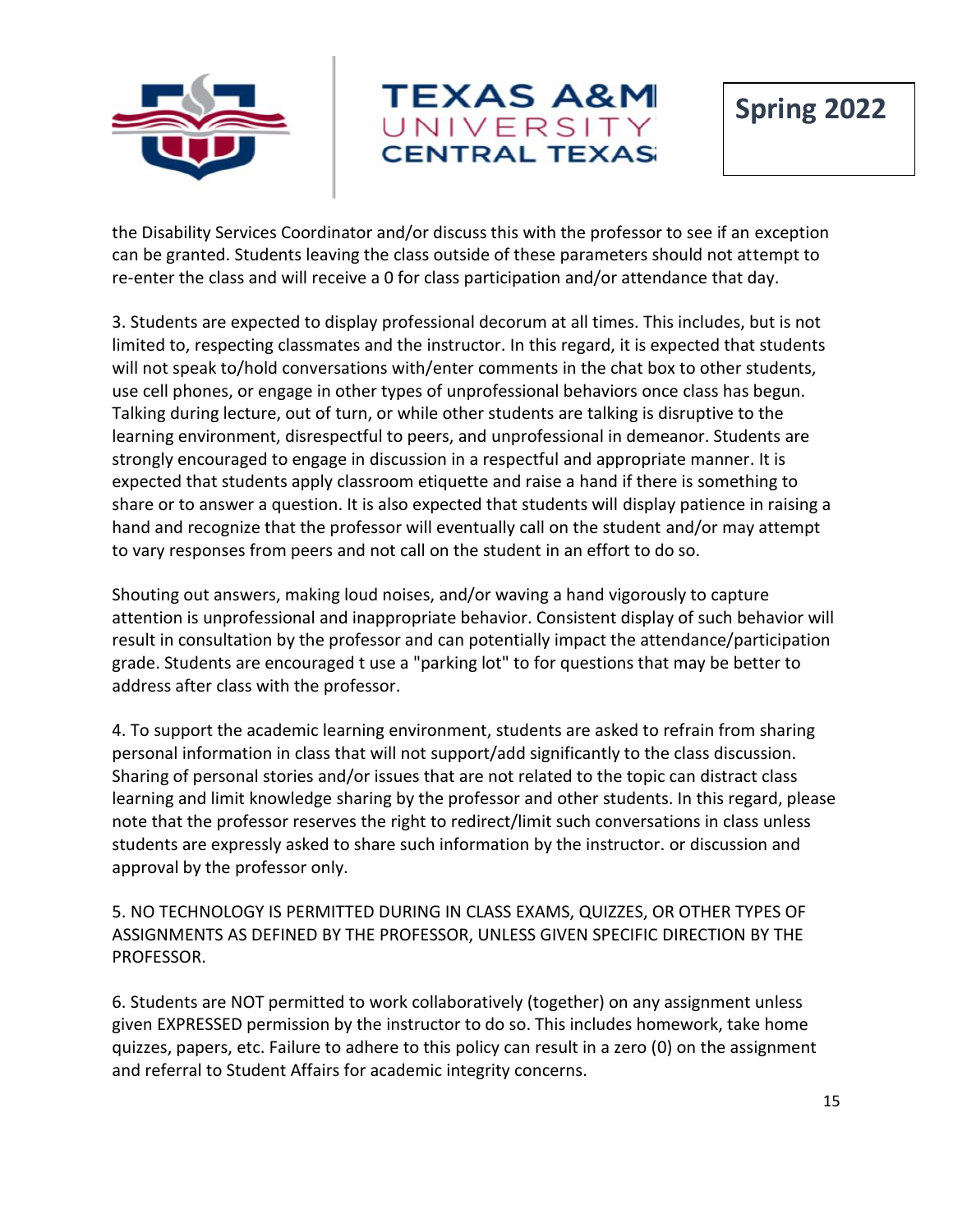



7. All assignments must be turned in per the schedule on Assignments in Canvas. Late work will not be accepted or graded unless this has been discussed with and approved by the professor BEFORE the due date (not the due time) of the assignment. Being absent from class on a day when an assignment is due does NOT grant a student an extension to the due date; the student must still arrange to get that assignment turned in to the professor per any agreement made. Allowing students to turn in assignments late for a grade is not fair to other students who get their work done on time, disrupts the grading process for the professors, and sends a message that such behavior is professionally "okay," which it is not. This, as well as all other policies, will be held to strict code, and failure to adhere to this policy will result in a zero (0) for the assignment. This is inclusive of all assignments.

8. FOR ON-LINE CLASSES: All assignments will be turned in on CANVAS. NO assignments will be accepted by email unless you have discussed technical issues with the instructor in advance. . No late assignments will be accepted unless extraordinary circumstances occur and the instructor has agreed to late submission.

If you are asking for an exception to the no late assignment policy, the request MUST occur BEFORE the assignment is due. **Assignments turned in late with permission will lose 7 points per day.**

9. All papers submitted for grading MUST adhere to APA 7th edition standards unless otherwise stated by the professor. This means that all papers must, minimally, be: 1) typed, 2) double spaced, 3) use Times New Roman font, 4) use 12-point font, 5) include an APA style cover page, and 6) include in-text citations AND a reference page for ANY SOURCED INFORMATION (this includes information learned in current or previous classes, read online, learned during a personal communication, reviewed over email, read in a text-book, etc.).

10. TAMU-CT expects all students to maintain high standards of personal and scholarly conduct and avoid any form of academic dishonesty. Academic dishonesty includes, but is not limited to, plagiarism (intentional or unintentional), copying another person's work, turning in someone else's work as your own, downloading material from the internet and inserting it into a paper as if it was your own work, taking ideas from classes or readings and putting them in a paper without citations/references, cheating on an examination or other academic work, collusion, and the abuse of resource materials.

Any idea, even paraphrased ideas, used or borrowed must be given credit by showing the source with an appropriate citation and reference. Any student who violates class and/or university policies regarding Academic Honesty will be sanctioned according to the University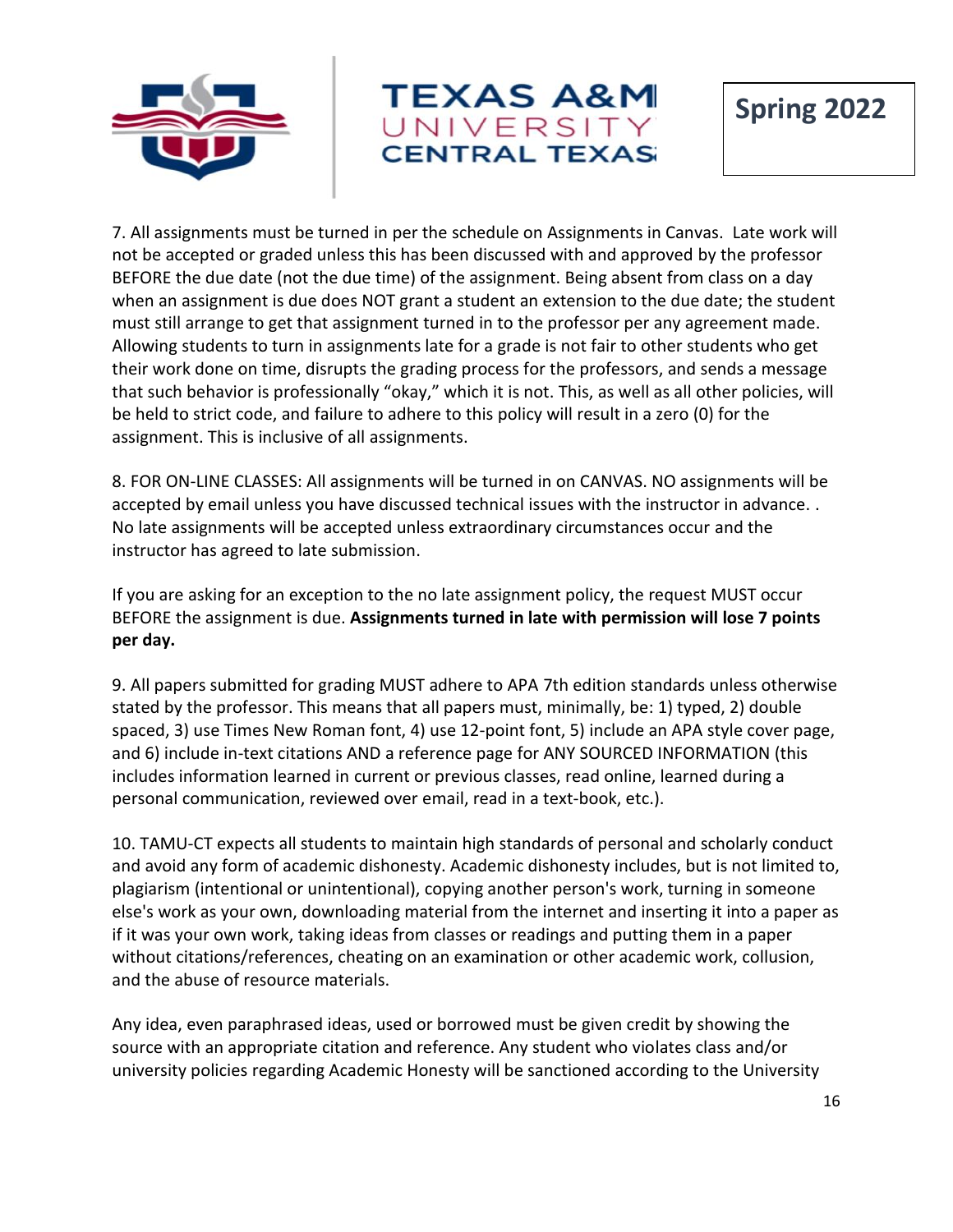



**Spring 2022**

and program guidelines. More information on university policies can be found at www.ct.tamus.edu/studentconduct. A copy of the University's policy is also located at the end of this syllabus.

11. Additional & Important Note on Writing Assignments: All written assignments are expected to be the original work of the student. While paraphrasing and some direct quotations are permitted, it is expected this will be done within the context of your own analysis and synthesis of the information read. Paraphrasing is a skill of reading information and, using your own thoughts, summarizing the information in a way that supports the topic discussed. While the paraphrase involves your own thoughts, it originates from a source and that source is cited. Quoting is a matter of taking words, verbatim, from another source and restating them without, or with minimal, manipulation.

Quotations are placed in quotation marks (" ") or placed in a block format within the text. Quoting does not involve analysis and synthesizing and, therefore, does not require critical thinking except when used appropriately to support (not substitute) an idea. Because of this, students are discouraged from using significant quotations as this limits your learning experience. Students found to excessively quote will be penalized. Students using words as their own without appropriately citing will be penalized –including failing the assignment and up to failing the course. Students found to have plagiarized (using words referred to the Student Affairs. Therefore, it is VERY important that students take academic integrity in writing very seriously. If you are in doubt, it is always best to cite your source and/or speak with your professor for more guidance.

The Writing Center, Library, and Owl Purdue are also resources that can help you. A copy of this statement is located at the end of this syllabus. You are required to acknowledge receipt and understanding regarding the policy for academic integrity in this course by signing and submitting the acknowledgement statement no later than the second (2nd) week of class. Failure to do so will result in consultation with the professor, program faculty and/or Student Affairs and could limit your successful continuation in this course.

12. Class discussions, oral presentations, and written materials must adhere to professional standards of expression and conform to the style described by the American Psychological Association (APA, 2020). This includes avoidance of the use of language that degrades women, people of color, people with disabilities, gays, lesbians, bisexuals, transgendered, and other diverse and at-risk populations. All students are expected to display the utmost respect for all people, regardless of differences.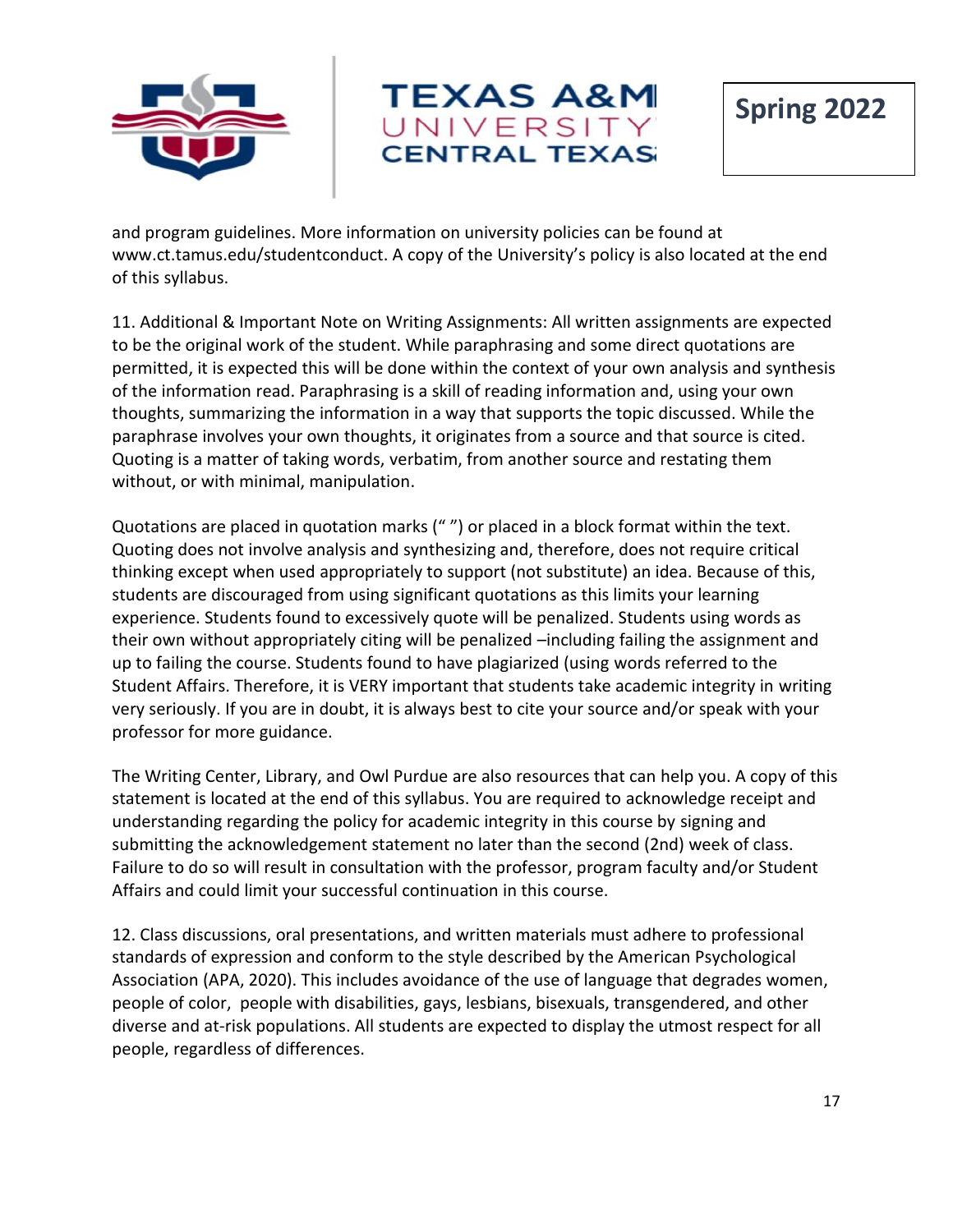



**Spring 2022**

#### 13. Use of Technology in the Field:

The Internet has created the ability for students and social workers to communicate and share information quickly and to reach millions of people easily. Participating in social networking and other similar Internet opportunities can support a students' personal expression, enable individual social workers to have a professional presence online, foster collegiality and camaraderie within the profession, and provide opportunity to widely advocate for social policies and other communication. Social networks, blogs, and other forms of communication online also create new challenges to the social worker-client relationship. Students should weigh a number of considerations when maintaining a presence online:

(a) Students should be cognizant of standards of client privacy and confidentiality that must be maintained in all environments, including online, and must refrain from posting identifiable client information online or conducting searches using client information.

(b) When using the Internet for social networking, students should use privacy settings to safeguard personal information and content to the extent possible but should realize that privacy settings are not absolute and that once on the Internet, content is likely there permanently. Thus, students should routinely monitor their social media and to the extent possible, ensure content posted about them by others, is accurate and appropriate

(c) To maintain appropriate professional boundaries students should consider separating personal and professional content online. Should a client seek out a student online, the student should direct the client with the student's professional contact information.

(d) Students should never interact with clients, co-workers, or supervisors on the Internet, students must maintain appropriate boundaries of the social worker-client relationship in accordance with professional ethical guidelines, just as they would in any other context.

Example, do not ask your supervisor, clients, or coworkers to be your friends on Facebook.

(e) Students must recognize that actions online and content posted may negatively affect their reputations among clients and colleagues, may have consequences for their social work careers and can undermine public trust in the social work profession.

(Adopted from the American Medical Association, 2010)

14. Final Note Regarding Class Policies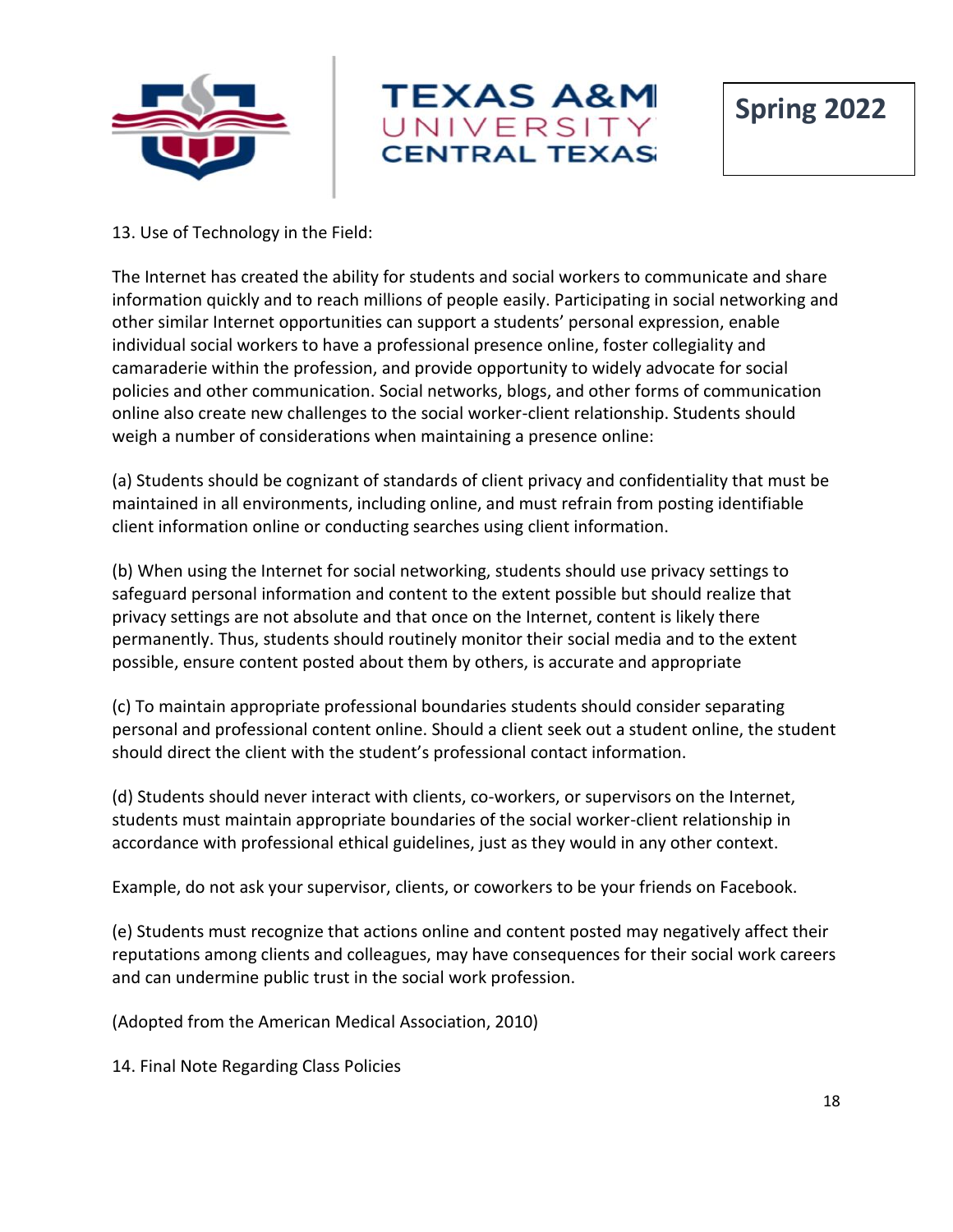



The aforementioned policies are designed to create and foster a positive and rewarding learning environment for all students. Failure to adhere to the aforementioned class policies, as well as university policies, demonstrates a potential inability to conduct oneself professionally in the field of study. These policies are applicable throughout the program and, as such, students who consistently fail to comply with these policies will be considered inappropriate candidates for field placement and/or the degree of Bachelor of Social Work at TAMU-CT, as their behavior is considered inappropriate for asocial work practitioner.

An assessment of student behavior as it relates to class policies, and overall decorum required throughout the TAMU-CT social work program and the University, is provided via the "Rubric for Assessing Professional Behaviors" the URL is listed in this syllabus and is also in the student handbook). Any student in this course found to perform below the standard requirements will be provided with a rubric outlining areas for concern.

Failure to obtain scores of 3 or 4 in any of the 15 professional behavior areas listed in the rubric will limit a student's ability to be assigned a field placement and/or can result in removal from a field placement. These behaviors, which align with the National Association of Social Workers (NASWs) core values and ethics, TAMU-CTs Code of Conduct, and the Social Work Program class policies, are considered the expected professional behaviors of social work interns and future generalist social workers and, therefore, are held to the strictest code.

#### **University Policies**

## *1. Drop Policy*

If you discover that you need to drop this class, you must go to the Records Office and ask for the necessary paperwork. Professors cannot drop students; this is always the responsibility of the student. The records office will give a deadline for which the form must be completed, returned, and signed. Once you return the signed form to the records office and wait 24 hours, you must go into Duck Trax and confirm that you are no longer enrolled. If you are still enrolled, FOLLOW-UP with the records office immediately. You are to attend class until the procedure is complete to avoid penalty for absence. Should you miss the deadline or fail to follow the procedure, you will receive an F in the course.

## *2. Academic Integrity*

Texas A&M University - Central Texas expects all students to maintain high standards of personal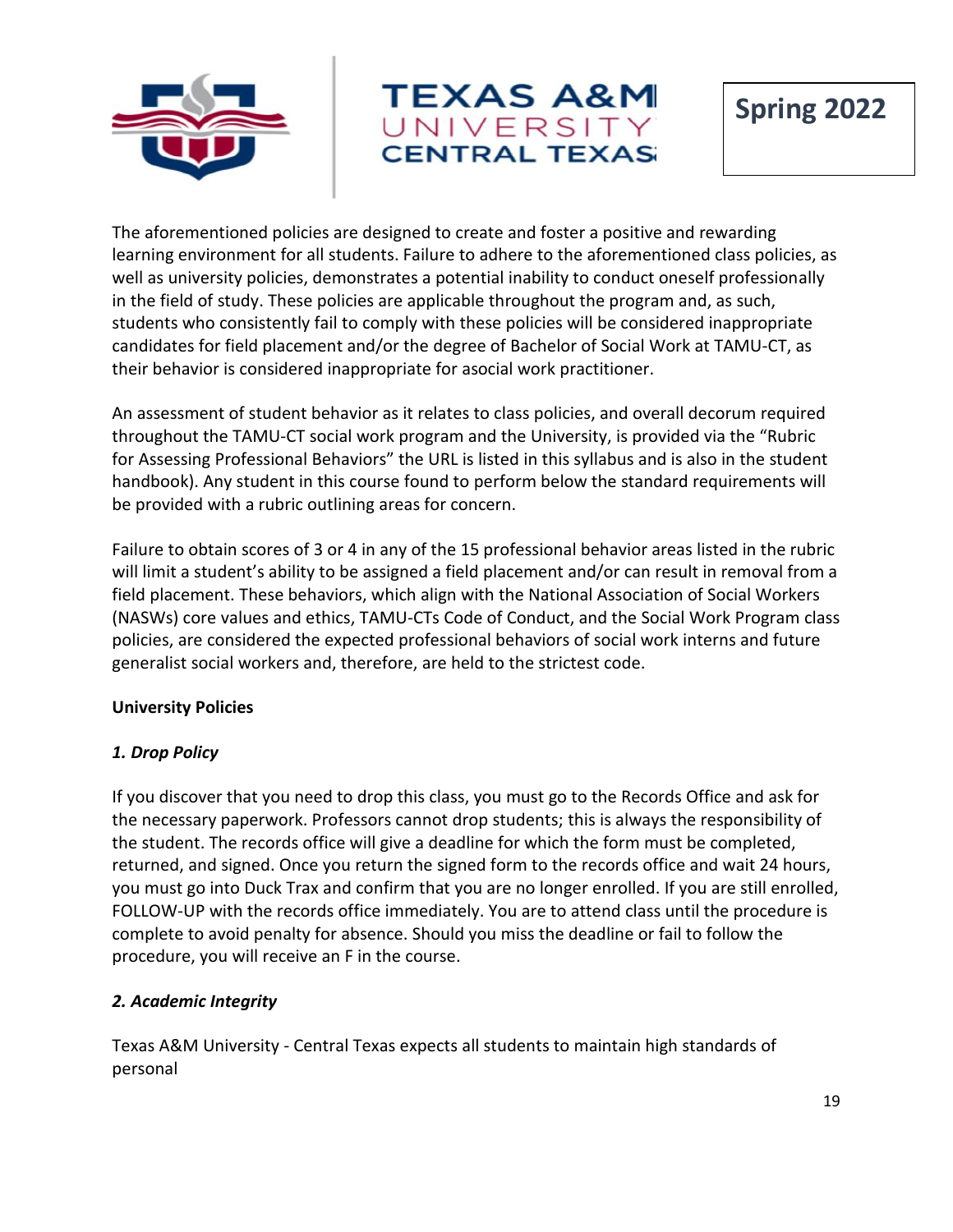



**Spring 2022**

and scholarly conduct. Students guilty of academic dishonestly are subject to disciplinary action. Academic dishonesty includes, but is not limited to, cheating on an examination or other academic work, plagiarism, collusion, and the abuse of resource materials. The faculty member is responsible for initiating action for each case of academic dishonestly. More information can be found at www.tamuct.org/studentconduct.

## *3. Academic Accommodations*.

At Texas A&M University-Central Texas, we value an inclusive learning environment where every student has an equal chance to succeed and has the right to a barrier-free education. The Warrior Center for Student Success, Equity and Inclusion is responsible for ensuring that students with a disability receive equal access to the university's programs, services and activities. If you believe you have a disability requiring reasonable accommodations, please contact the Office of Access and Inclusion, WH-212; or call (254) 501-5836. Any information you provide is private and confidential and will be treated as such. For more information, please visit our Access & Inclusion Canvas page (log-in required) [https://tamuct.instructure.com/courses/717]

Important information for Pregnant and/or Parenting Students

Texas A&M University-Central Texas supports students who are pregnant and/or parenting. In accordance with requirements of Title IX and related guidance from US Department of Education's Office of Civil Rights, the Dean of Student Affairs' Office can assist students who are pregnant and/or parenting in seeking accommodations related to pregnancy and/or parenting. Students should seek out assistance as early in the pregnancy as possible. For more information, please visit Student Affairs [https://www.tamuct.edu/student-affairs/pregnantand-parenting-students.html]. Students may also contact the institution's Title IX Coordinator. If you would like to read more about these requirements and guidelines online, please visit the website [http://www2.ed.gov/about/offices/list/ocr/docs/pregnancy.pdf].

Title IX of the Education Amendments Act of 1972 prohibits discrimination on the basis of sex and gender–including pregnancy, parenting, and all related conditions. A&M-Central Texas is able to provide flexible and individualized reasonable accommodation to pregnant and parenting students. All pregnant and parenting students should contact the Associate Dean in the Division of Student Affairs at (254) 501-5909 to seek out assistance. Students may also contact the University's Title IX Coordinator.

## *4. Tutoring*.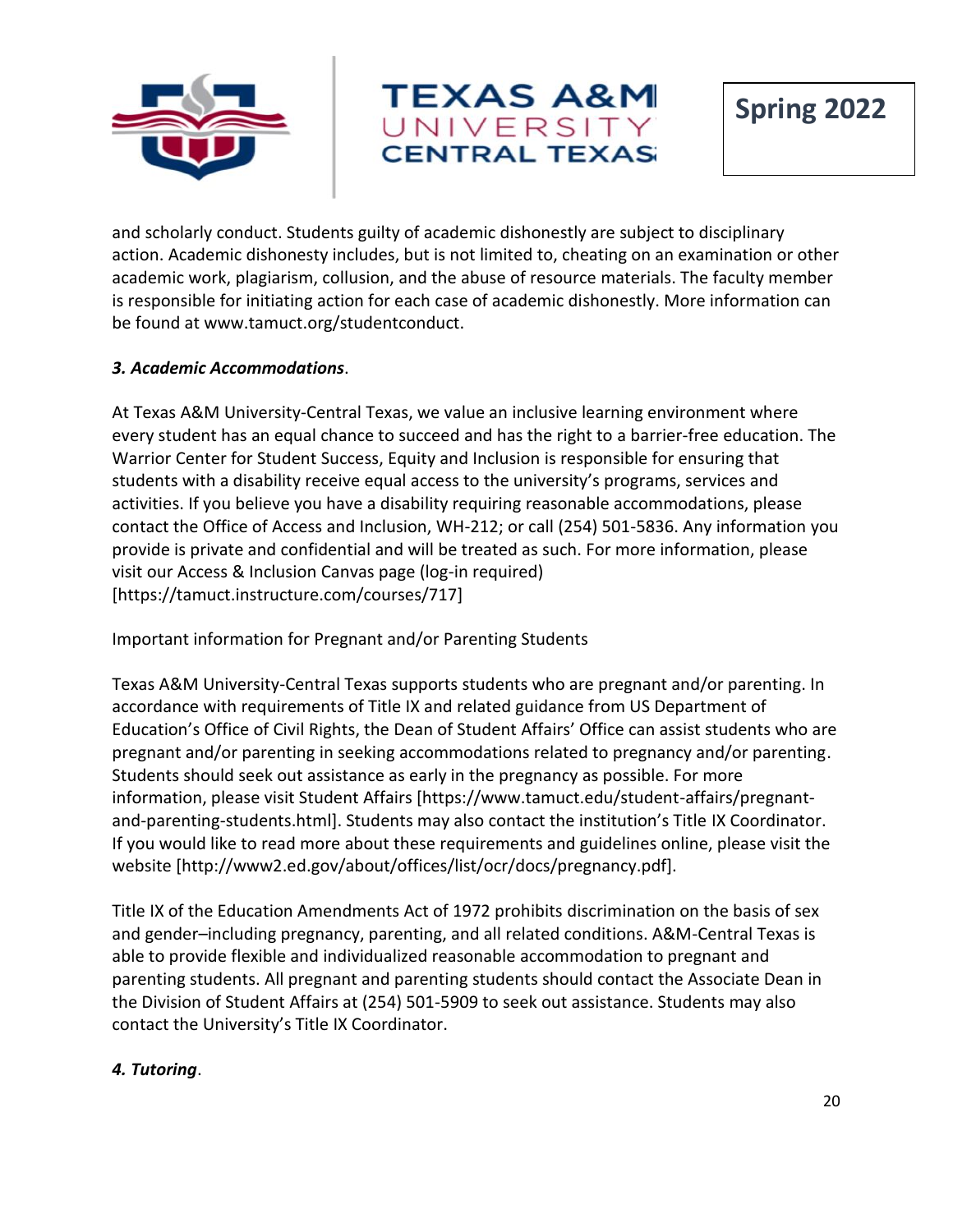



Tutoring is available to all A&M-Central Texas students, both virtually and in-person. Student success coaching is available online upon request.

If you have a question, are interested in becoming a tutor, or in need of success coaching contact the Warrior Center for Student Success, Equity and Inclusion at (254) 501-5836, visit the Warrior Center at 212 Warrior Hall, or by emailing WarriorCenter@tamuct.edu. To schedule tutoring sessions and view tutor availability, please visit Tutor Matching Services [https://tutormatchingservice.com/TAMUCT] or visit the Tutoring Center in 111 Warrior Hall.

Chat live with a remote tutor 24/7 for almost any subject from on your computer! Tutor.com is an online tutoring platform that enables A&M-Central Texas students to log in and receive online tutoring support at no additional cost. This tool provides tutoring in over 40 subject areas except writing support. Access Tutor.com through Canvas.

#### **5. University Writing Center**

University Writing Center: Located in Warrior Hall 416, the University Writing Center (UWC) at Texas A&M University–Central Texas (A&M–Central Texas) is a free service open to all A&M– Central Texas students. For the Spring 2022 semester, the hours of operation are from 10:00 a.m.-5:00 p.m. Monday thru Thursday in Warrior Hall 416 (with online tutoring available every hour as well) with satellite hours available online only Monday thru Thursday from 6:00-9:00 p.m. and Saturday 12:00-3:00 p.m.

Tutors are prepared to help writers of all levels and abilities at any stage of the writing process. While tutors will not write, edit, or grade papers, they will assist students in developing more effective composing practices. By providing a practice audience for students' ideas and writing, our tutors highlight the ways in which they read and interpret students' texts, offering guidance and support throughout the various stages of the writing process. In addition, students may work independently in the UWC by checking out a laptop that runs the Microsoft Office suite and connects to WIFI, or by consulting our resources on writing, including all of the relevant style guides. Whether you need help brainstorming ideas, organizing an essay, proofreading, understanding proper citation practices, or just want a quiet place to work, the UWC is here to help!

Students may arrange a one-to-one session with a trained and experienced writing tutor by making an appointment via WCOnline [https://tamuct.mywconline.com/]. In addition, you can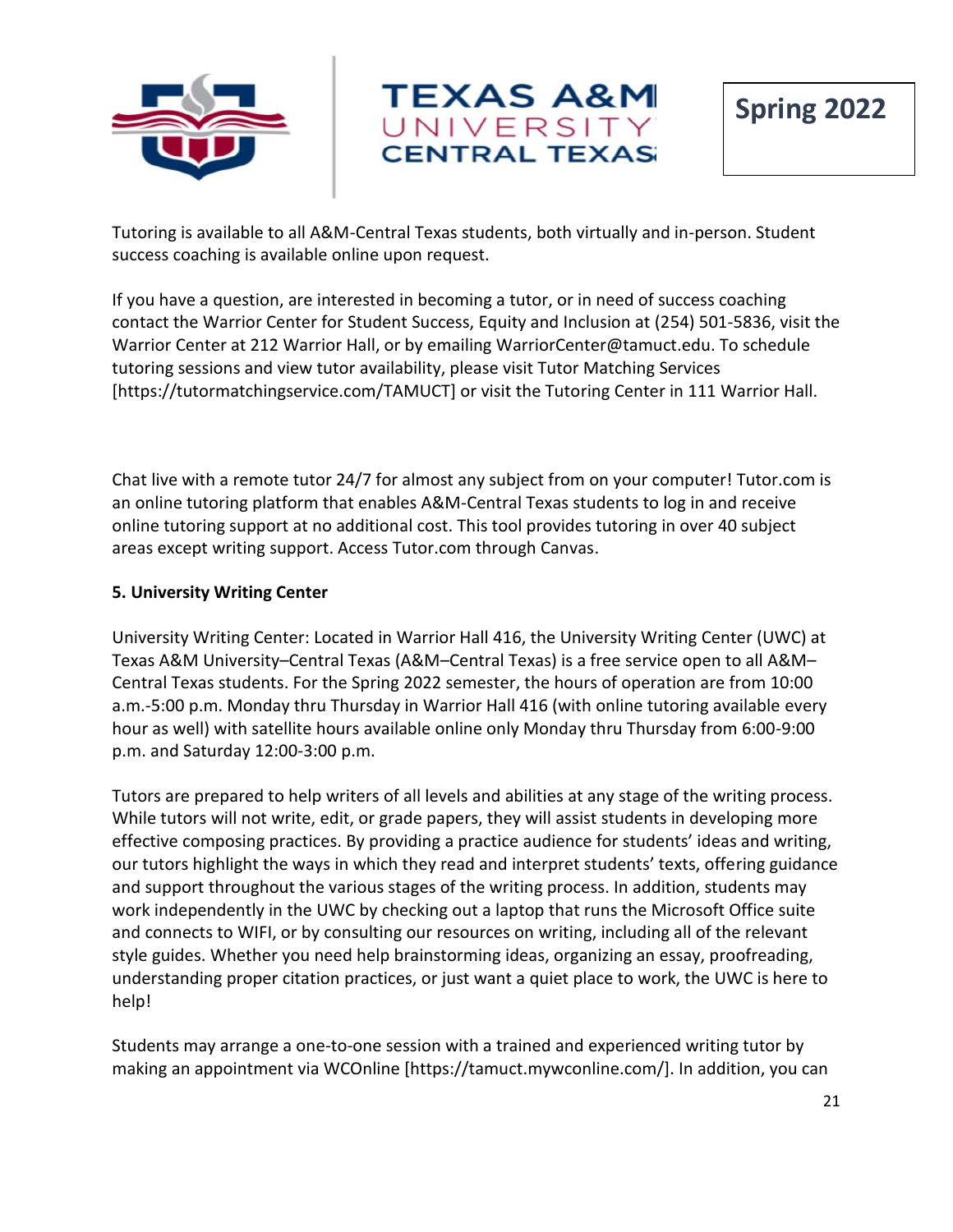



**Spring 2022**

email Dr. Bruce Bowles Jr. at bruce.bowles@tamuct.edu if you have any questions about the UWC, need any assistance with scheduling, or would like to schedule a recurring appointment with your favorite tutor by making an appointment via WCOnline [https://tamuct.mywconline.com/]. In addition, you can email Dr. Bruce Bowles Jr. at bruce.bowles@tamuct.edu if you have any questions about the UWC, need any assistance with scheduling, or would like to schedule a recurring appointment with your favorite tutor.

#### **6. University Library.**

The University Library provides many services in support of research across campus and at a distance. We offer over 200 electronic databases containing approximately 250,000 eBooks and 82,000 journals, in addition to the 72,000 items in our print collection, which can be mailed to students who live more than 50 miles from campus. Research guides for each subject taught at A&M-Central Texas are available through our website to help students navigate these resources. Schedule an appointment here [https://tamuct.libcal.com/appointments/?g=6956].

On-campus, the library offers technology including cameras, laptops, microphones, webcams, and digital sound recorders. Research assistance from a librarian is also available twenty-four hours a day through our online chat service, and at the reference desk when the library is open. Research sessions can be scheduled for more comprehensive assistance and may take place on Skype or in-person at the library. Assistance may cover many topics, including how to find articles in peer-reviewed journals, how to cite resources, and how to piece together research for written assignments.

Our 27,000-square-foot facility on the A&M-Central Texas main campus includes student lounges, private study rooms, group workspaces, computer labs, family areas suitable for all ages, and many other features. Services such as interlibrary loan, TexShare, binding, and laminating are available. The library frequently offers workshops, tours, readings, and other events. For more information, please visit our Library website [https://tamuct.libguides.com/].

## *7. Textbook Purchasing*

A student of this institution is not under any obligation to purchase a textbook from a university affiliated bookstore. The same textbook may also be available from an independent retailer, including an online retailer. A Note about Sexual Violence at A&M-Central Texas

#### **8.** *Sexual Violence*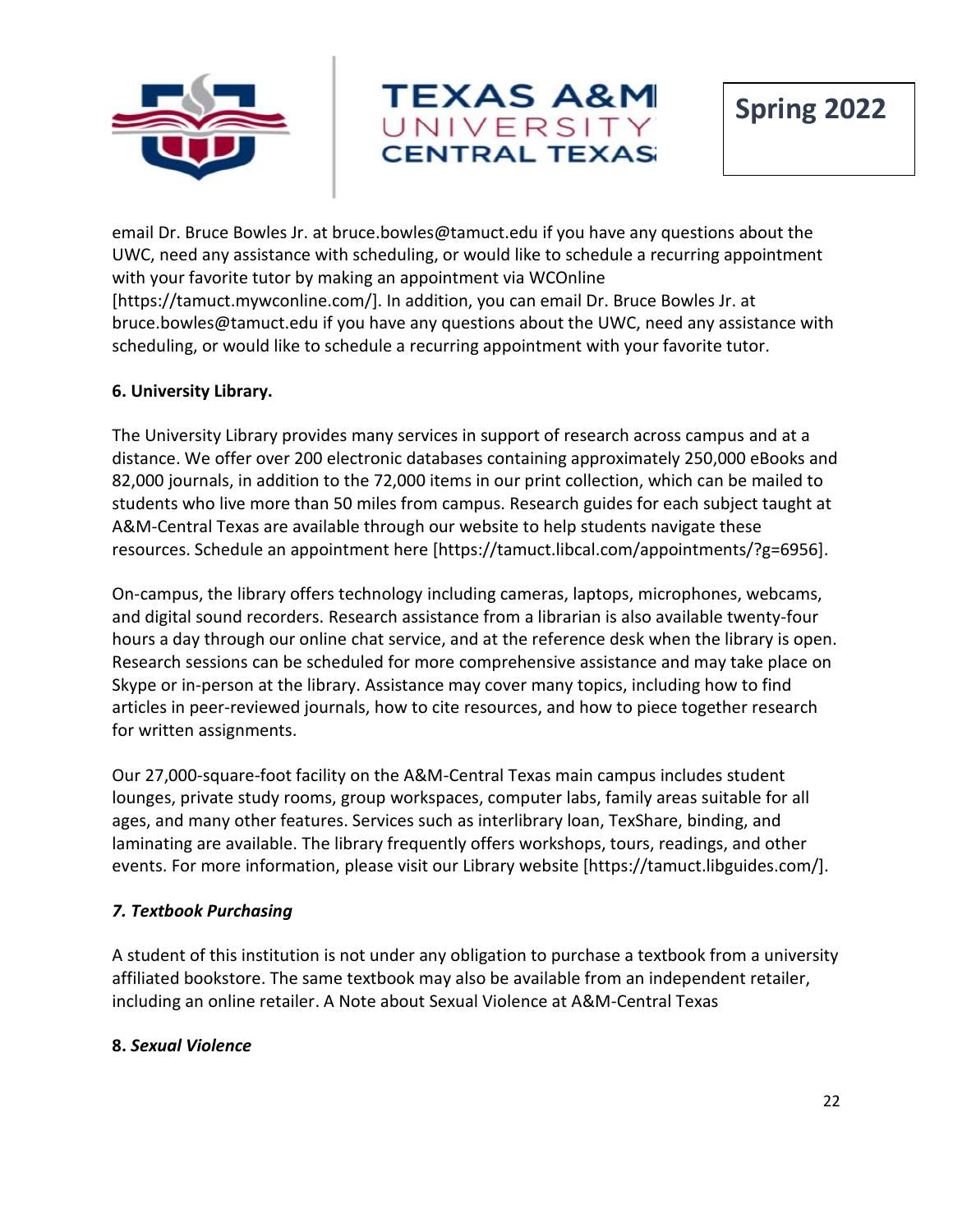



Sexual violence is a serious safety, social justice, and public health issue. The university offers support for anyone struggling with these issues. University faculty are mandated reporters, so if someone discloses that they were sexually assaulted (or a victim of Domestic/Dating Violence or Stalking) while a student at TAMUCT, faculty members are required to inform the Title IX Office. If you want to discuss any of these issues confidentially, you can do so through Student Wellness and Counseling (254-501-5955) located on the second floor of Warrior Hall (207L).

Sexual violence can occur on our campus because predators often feel emboldened, and victims often feel silenced or shamed. It is incumbent on ALL of us to find ways to actively create environments that tell predators we don't agree with their behaviors and tell survivors we will support them. Your actions matter. Don't be a bystander; be an agent of change. For additional information on campus policy and resources visit the Title IX webpage [https://www.tamuct.edu/compliance/titleix.html].

#### **9. Behavioral Intervention**

Texas A&M University-Central Texas cares about the safety, health, and well-being of its students, faculty, staff, and community. If you are aware of individuals for whom you have a concern, please make a referral to the Behavioral Intervention Team. Referring your concern shows you care. You can complete the referral online

[https://cm.maxient.com/reportingform.php?TAMUCentralTexas&layout\_id=2]. Anonymous referrals are accepted. Please see the Behavioral Intervention Team website for more information [https://www.tamuct.edu/bit]. If a person's behavior poses an imminent threat to you or another, contact 911 or A&M-Central Texas University Police at 254-501-5805.

#### **Course Schedule**

| <b>Date</b> | <b>Description</b>        | <b>Texts/Readings/Assignments Due</b> |
|-------------|---------------------------|---------------------------------------|
| Wed         | Welcome and Introductions | Icebreaker-Getting to know you.       |
| Jan<br>19   | Welcome & Introductions   | <b>First interviews</b>               |
|             | Review course syllabus    |                                       |
|             | About the Professor       |                                       |
|             | Course Philosophy         |                                       |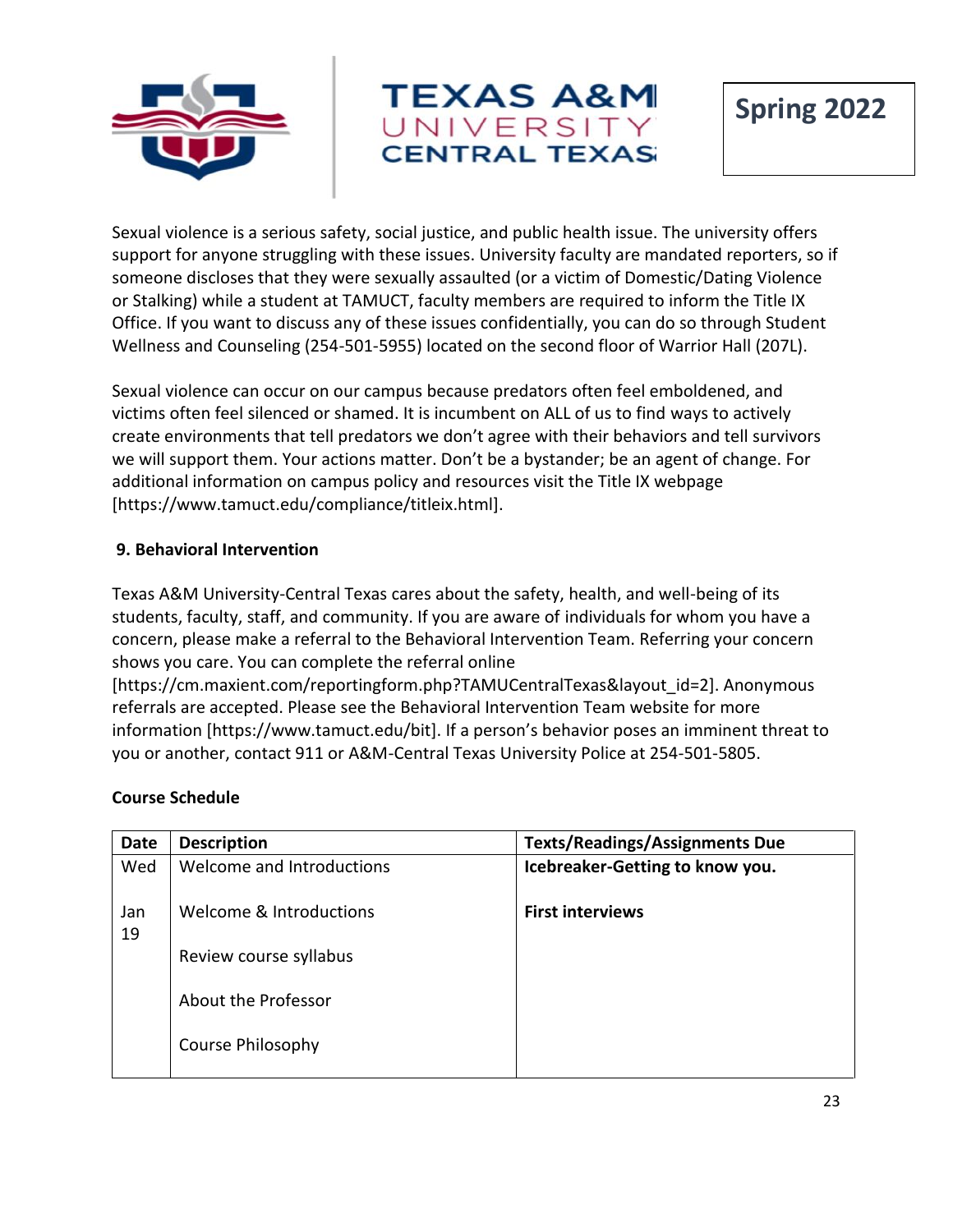





|           | On-line Decorum                                                                                                                     |                                                                                   |
|-----------|-------------------------------------------------------------------------------------------------------------------------------------|-----------------------------------------------------------------------------------|
|           | Course Purpose                                                                                                                      |                                                                                   |
| Mon       | Syllabus Q&A.                                                                                                                       | <b>Read Kadushin Chapters 1 and 2</b>                                             |
| Jan<br>24 | What is the social work interview: basic<br>purposes, definitions, & concepts. Review<br>of generalist practice roles and concepts. | Read facing the Fear of Incompetence.<br>https://ct.counseling.org/2017/03/facing |
|           | The interview types                                                                                                                 | -fear-incompetence/                                                               |
|           | Communication, Listening,                                                                                                           |                                                                                   |
|           | <b>Cultural Competence</b>                                                                                                          |                                                                                   |
|           | Limitations                                                                                                                         |                                                                                   |
| Wed       | <b>Interview Exercise</b>                                                                                                           | <b>Read Kadushin Chapters 1 and 2</b>                                             |
| Jan<br>26 | Introductory phase in the interview<br>process                                                                                      | <b>Initial Interview Case Vignette.</b><br>https://www.youtube.com/watch?v=       |
|           | Techniques                                                                                                                          |                                                                                   |
|           | Beginning phase of the interview                                                                                                    | <b>BJqHW4rzUfE</b>                                                                |
|           | <b>Agency setting</b>                                                                                                               |                                                                                   |
|           | Preparing for the interview                                                                                                         |                                                                                   |
|           | Establishing the relationship                                                                                                       |                                                                                   |
|           | Exploring the problem                                                                                                               |                                                                                   |
|           | Life-span developmental psychology                                                                                                  |                                                                                   |
|           | Developmental phase of the interview                                                                                                |                                                                                   |
|           |                                                                                                                                     |                                                                                   |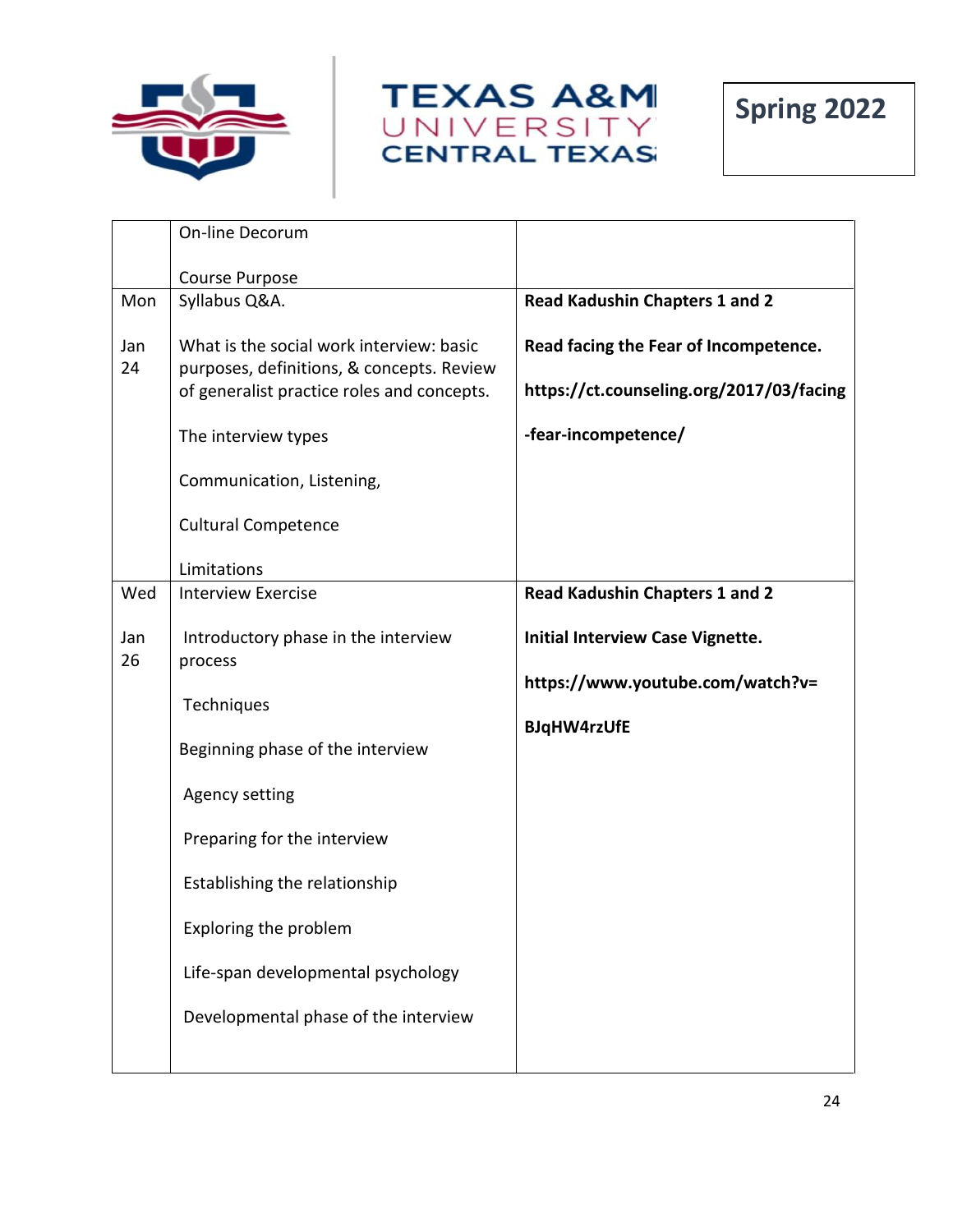





| Mon              | The Worker-Client Relationship,                                  | Complete page 44 in syllabus                    |
|------------------|------------------------------------------------------------------|-------------------------------------------------|
| Jan              | Multicultural Practice, And Ethics                               | <b>Cultural Competence:</b>                     |
| 31               | <b>National Association of Social Workers</b><br>Code of Ethics  | https://www.youtube.com/watch?v=                |
|                  | <b>Texas State of Social Work Examiners</b><br>Code of Conduct   | Ww_ml21L7Ns                                     |
|                  | Social Work Practice Act Occupations Code<br>chapter 505         | https://www.youtube.com/watch?v=<br>snqqqSa07ZU |
|                  |                                                                  |                                                 |
|                  | Texas Administrative Code Part 34, 781, p.                       | Be prepared to discuss what you                 |
|                  | 1-5 ONLY                                                         | learned from the codes                          |
|                  | <b>BRING THE ABOVE TO CLASS</b>                                  |                                                 |
| Wed              | <b>Getting Started</b>                                           | <b>Ethical Dilemma video:</b>                   |
| Feb <sub>2</sub> | <b>Creating a Professional Profile</b>                           | https://www.youtube.com/watch?v=                |
|                  | Ethical Dilemmas in Social Work-Pure vs.<br>Approximate Dilemmas | LZn9UnzliyU                                     |
| Mon              | Establishing the relationship                                    | <b>Assessment due TBA</b>                       |
| Feb 7            | Interviews as communication                                      | <b>Read Kadushin Chapters 5 and 6</b>           |
|                  | Strategy                                                         | <b>Problem exploration vignette:</b>            |
|                  | Exploring the problem                                            | https://www.youtube.com/watch?v=                |
|                  | Encoding the message                                             | S0IVr-XtgdU                                     |
|                  | Developmental phase of the interview                             |                                                 |
|                  | Problem exploration                                              |                                                 |
|                  | Nonverbal communication-Congruence                               |                                                 |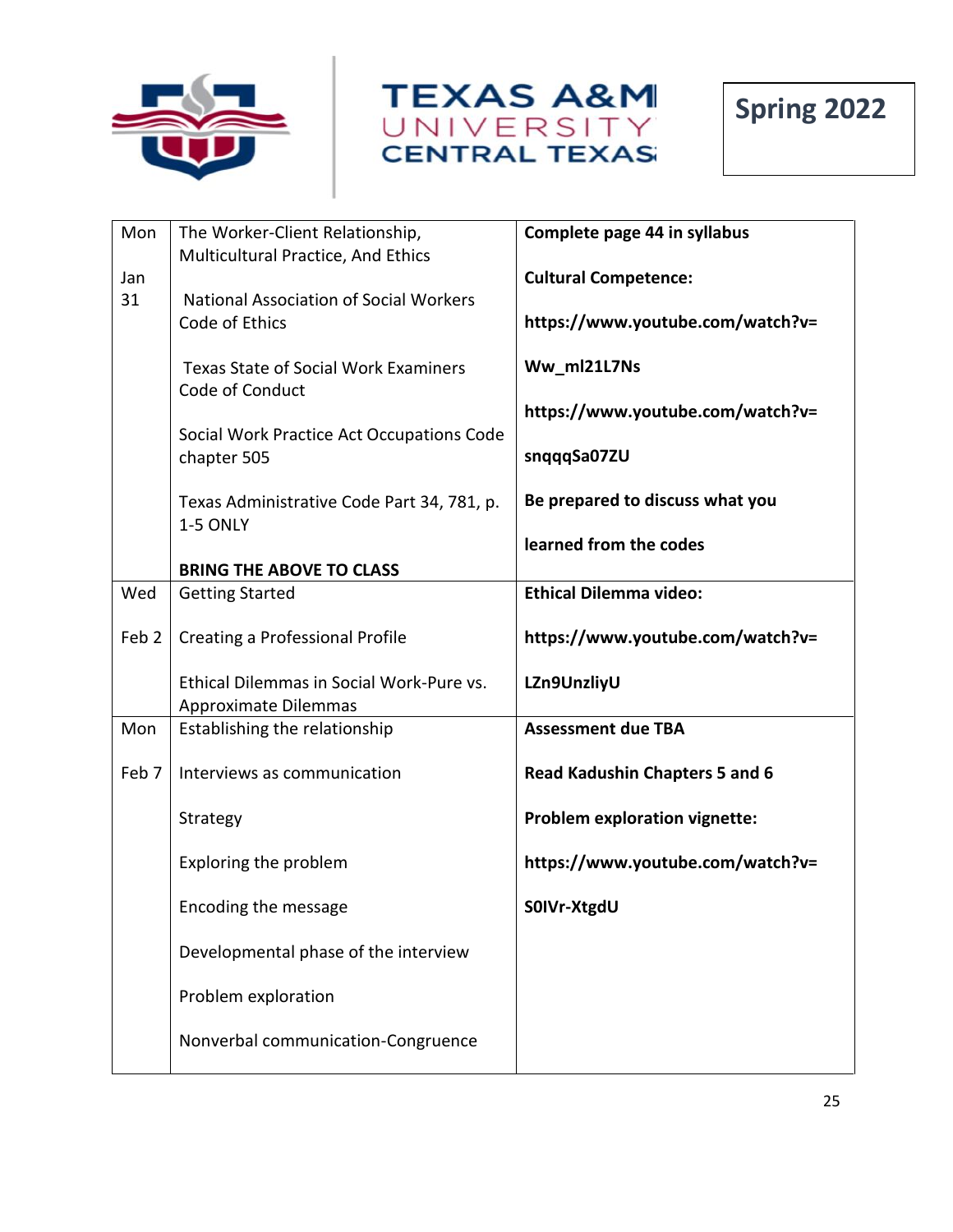





|           | Decoding the message                                 |                                          |
|-----------|------------------------------------------------------|------------------------------------------|
|           | Cross cultural issues                                |                                          |
| Wed       | <b>Interview Partner</b>                             | <b>Read Kadushin Chapter 3</b>           |
| Feb 9     | Interpersonal Relationships                          | Boundaries & triggers vignette and       |
|           | <b>Boundaries</b>                                    | discussion                               |
|           | <b>Client Self-Determination</b>                     | https://www.youtube.com/watch?v=         |
|           | Respect                                              | UkQE8I9IFvQ                              |
|           | Confidentiality                                      |                                          |
|           | Authenticity and empathy                             |                                          |
| Mon       | Support and Empathy: a Sustaining                    |                                          |
| Feb       | Presence                                             |                                          |
| 14        | <b>Observation/Process Recording</b>                 |                                          |
|           | Empathy role play, "the empathic yawn."              |                                          |
| Wed       | <b>Exploration and Elaboration</b>                   | TURN IN NAME OF INTERVIEW                |
| Feb<br>16 | <b>SOAP Notes</b>                                    | PARTNERS, SIGN UP FOR VIDEO              |
|           | Social Work information gathering-<br>genograms, etc | <b>SESSION</b>                           |
| Mon       | Assessment, Formulation, and Goal Setting            | <b>Case of Jeff: Session 1</b>           |
| Feb<br>21 | Role play or case vignette                           | <b>Personal SWK Philosophy Statement</b> |
|           | Motivational Interviewing, Service                   | <b>Due</b>                               |
|           | Planning                                             |                                          |
|           | Tying service plan to evidenced-based                |                                          |
|           | theory as well as the data collected and             |                                          |
|           | assessed.                                            |                                          |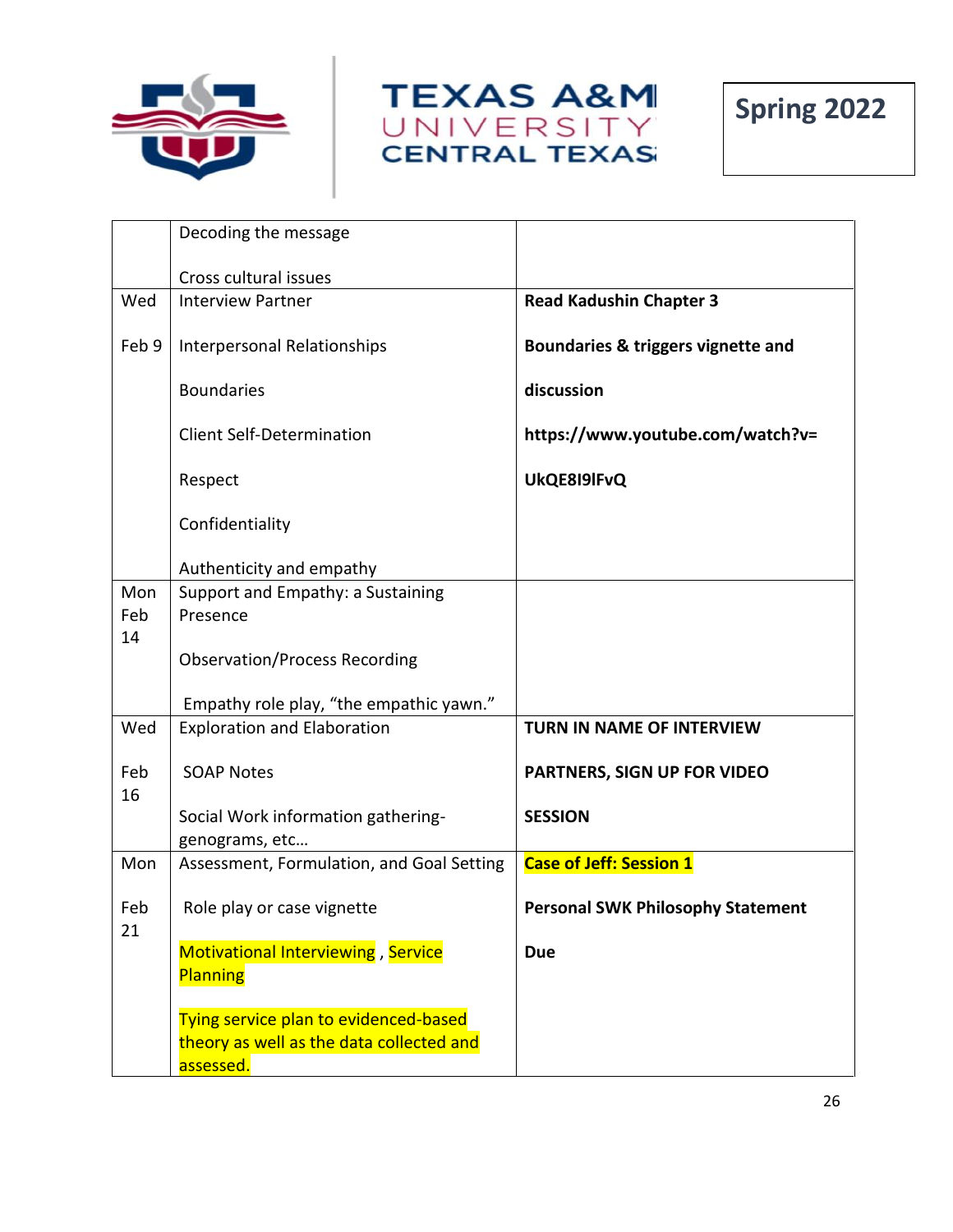





| <b>Helping Clients to identify desired</b><br>Wed<br>outcomes<br>Feb<br>23<br><b>Providing Clients with good information to</b><br>assist them in choosing goals for service<br>plans<br>Role play or case vignette<br>How to identify strengths-based client<br>Mon<br>characteristics<br>Feb<br>Review of person in the environment<br>28<br>principles.<br><b>SOAP Note 1 Review</b> |
|-----------------------------------------------------------------------------------------------------------------------------------------------------------------------------------------------------------------------------------------------------------------------------------------------------------------------------------------------------------------------------------------|
|                                                                                                                                                                                                                                                                                                                                                                                         |
|                                                                                                                                                                                                                                                                                                                                                                                         |
|                                                                                                                                                                                                                                                                                                                                                                                         |
|                                                                                                                                                                                                                                                                                                                                                                                         |
|                                                                                                                                                                                                                                                                                                                                                                                         |
|                                                                                                                                                                                                                                                                                                                                                                                         |
|                                                                                                                                                                                                                                                                                                                                                                                         |
|                                                                                                                                                                                                                                                                                                                                                                                         |
|                                                                                                                                                                                                                                                                                                                                                                                         |
|                                                                                                                                                                                                                                                                                                                                                                                         |
|                                                                                                                                                                                                                                                                                                                                                                                         |
|                                                                                                                                                                                                                                                                                                                                                                                         |
|                                                                                                                                                                                                                                                                                                                                                                                         |
|                                                                                                                                                                                                                                                                                                                                                                                         |
| Wed<br><b>SOAP NOTE 2 DUE</b><br>Addressing Self-Disclosure and Other                                                                                                                                                                                                                                                                                                                   |
| <b>Boundary Issues</b><br>Mar<br>https://www.youtube.com/watch?v=                                                                                                                                                                                                                                                                                                                       |
| $\overline{2}$<br>Working with People in Crisis                                                                                                                                                                                                                                                                                                                                         |
| 528pfiNJt7o                                                                                                                                                                                                                                                                                                                                                                             |
| CASE of Jeff #3<br><b>Dealing with Suicidal Clients</b><br>Mon                                                                                                                                                                                                                                                                                                                          |
|                                                                                                                                                                                                                                                                                                                                                                                         |
| Resources for clients who express suicidal<br>https://cams-care.com/about-cams/<br>Mar                                                                                                                                                                                                                                                                                                  |
| 7<br>thoughts or actions                                                                                                                                                                                                                                                                                                                                                                |
| <b>Reading TBD</b>                                                                                                                                                                                                                                                                                                                                                                      |
|                                                                                                                                                                                                                                                                                                                                                                                         |
| <b>SOAP Note 2 Review</b>                                                                                                                                                                                                                                                                                                                                                               |
| <b>Trauma Informed Care Principles</b><br><b>SOAP Note #3 Due</b><br>Wed                                                                                                                                                                                                                                                                                                                |
| Mar                                                                                                                                                                                                                                                                                                                                                                                     |
| <b>PowerPoint on Trauma Informed Care</b><br>9                                                                                                                                                                                                                                                                                                                                          |
| <b>SPRING BREAK NO CLASS</b><br>Mar                                                                                                                                                                                                                                                                                                                                                     |
| $14 -$                                                                                                                                                                                                                                                                                                                                                                                  |
| 18                                                                                                                                                                                                                                                                                                                                                                                      |
| Evidenced-based social work practices:<br>Mon<br><b>Recorded Video and Draft Transcript</b>                                                                                                                                                                                                                                                                                             |
| Why and what does it mean?                                                                                                                                                                                                                                                                                                                                                              |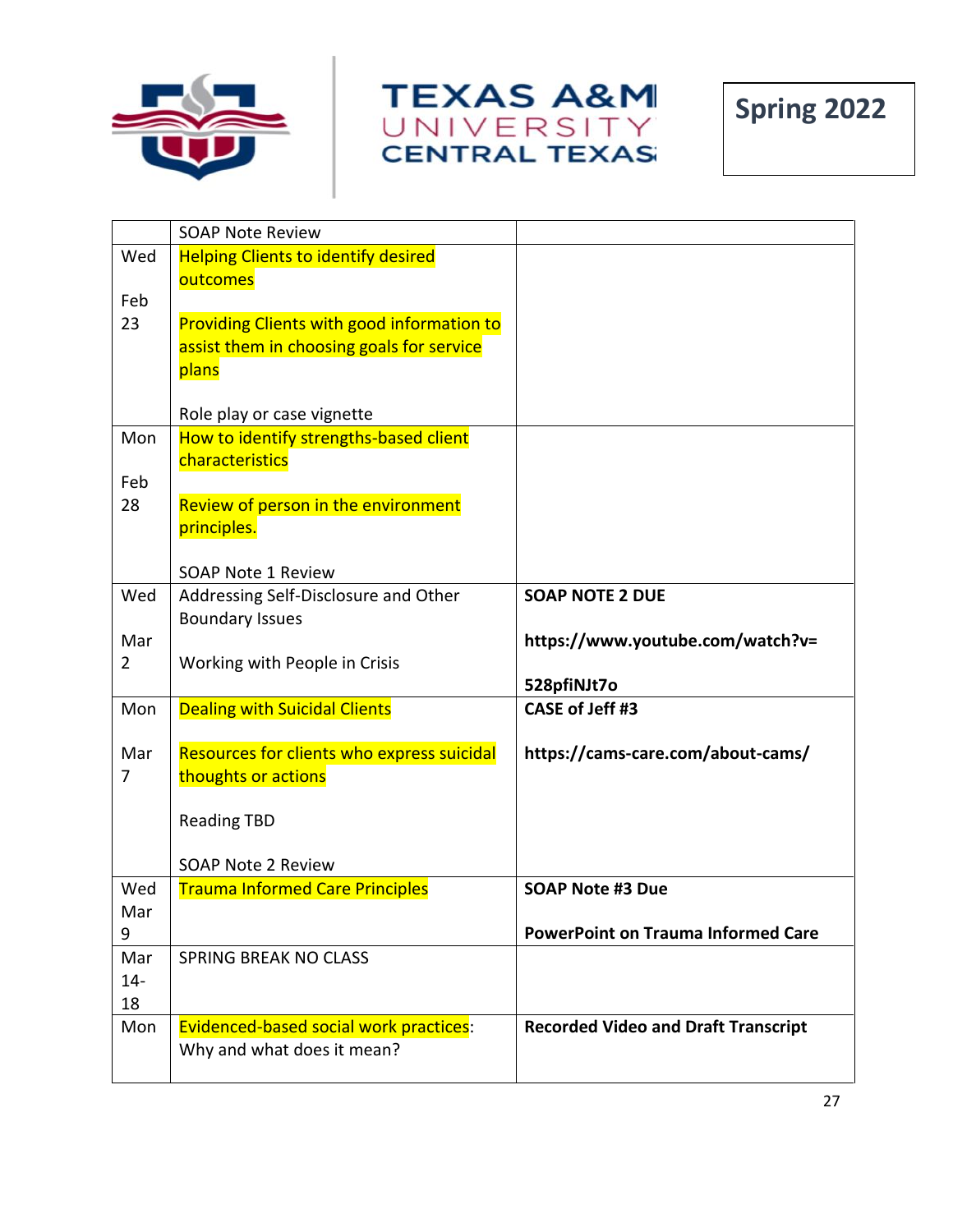





| Mar              | Evidenced-based social work practices,                            |                                            |
|------------------|-------------------------------------------------------------------|--------------------------------------------|
| 21               | demonstration, videos, and/or training.                           |                                            |
|                  |                                                                   |                                            |
|                  | <b>SOAP Note 3 Review</b>                                         |                                            |
| Wed              | Article Review-What to look for?                                  | Lecture on How to Do a                     |
| Mar              |                                                                   |                                            |
| 23               |                                                                   | <b>Comprehensive Article Review</b>        |
| Mon              | Differences in interviewing voluntary and                         |                                            |
| Mar              | involuntary clients.                                              |                                            |
| 28               |                                                                   |                                            |
|                  |                                                                   |                                            |
| Wed              | STUDENTS RECORD INTERVIEW SESSIONS                                | <b>Article Review Due</b>                  |
|                  |                                                                   |                                            |
| Mar              |                                                                   |                                            |
| 30               |                                                                   |                                            |
| Mon              |                                                                   | Read Kadushin Chapters 9 and 10            |
| Apr 4            | STUDENTS EDIT RECORDED INTERVIEW                                  |                                            |
|                  | <b>SESSIONS AT SCHEDULED TIME</b>                                 |                                            |
| Wed              | Interview working time                                            | <b>Recorded Video and Draft Transcript</b> |
|                  |                                                                   |                                            |
| Apr <sub>6</sub> | <b>STUDENTS PRESENT RECORDED</b>                                  |                                            |
|                  | <b>INTERVIEW SESSIONS AT SCHEDULED TIME</b>                       |                                            |
| Mon              | Assessing the information given at the                            |                                            |
| Apr              | interview                                                         |                                            |
| 11               |                                                                   |                                            |
|                  | <b>STUDENTS PRESENT RECORDED</b>                                  |                                            |
|                  | <b>INTERVIEW SESSIONS AT SCHEDULED TIME</b>                       |                                            |
| Wed              | STUDENTS PRESENT RECORDED<br>INTERVIEW SESSIONS AT SCHEDULED TIME | <b>Case Presentation DUE Uploaded by</b>   |
| Apr<br>13        |                                                                   | <b>ALL Students</b>                        |
| Mon              | <b>STUDENTS PRESENT RECORDED</b>                                  |                                            |
| Apr              | <b>INTERVIEW SESSIONS AT SCHEDULED TIME</b>                       |                                            |
| 18               |                                                                   |                                            |
| Wed              | STUDENTS PRESENT RECORDED                                         |                                            |
|                  | INTERVIEW SESSIONS AT SCHEDULED TIME                              |                                            |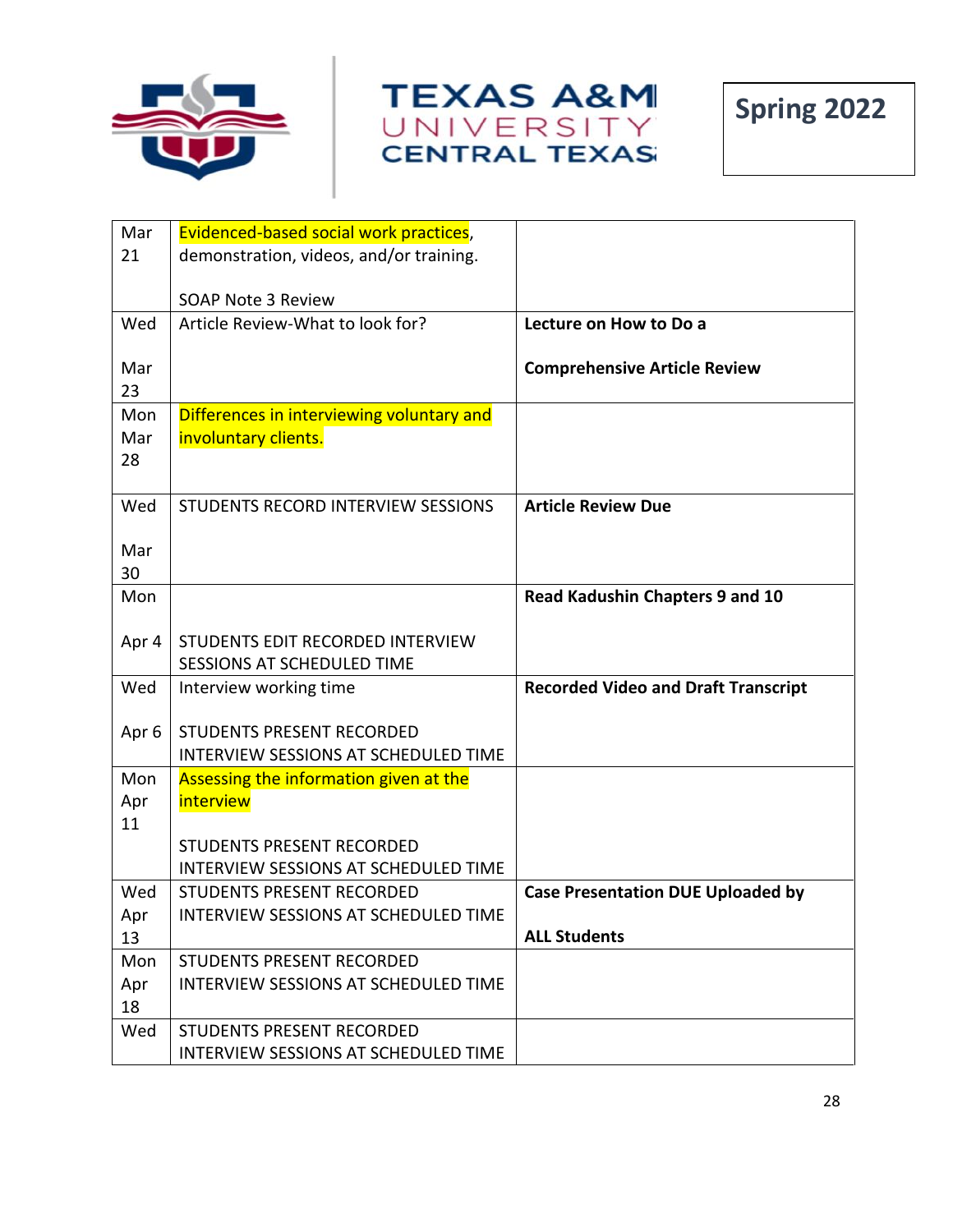





| Apr            |                                      |                                          |
|----------------|--------------------------------------|------------------------------------------|
| 21             |                                      |                                          |
| Mon            | <b>TERMINATION DISCUSSION</b>        | <b>Termination and Transitions</b>       |
| Apr            |                                      | <b>Self-Care</b>                         |
| 25             |                                      |                                          |
| Wed            | <b>TERMINATION DISCUSSION</b>        | <b>Supervision, and Professional</b>     |
| Apr            |                                      |                                          |
| 27             |                                      | <b>Development</b>                       |
| Wed            | <b>WRAP UP DISCUSSION</b>            | <b>Self-Analysis Paper Due with full</b> |
| May            |                                      | transcript/process recording.            |
| $\overline{2}$ |                                      |                                          |
|                |                                      |                                          |
| Wed            | SUMMARY AND REVIEW-Last Day of Class |                                          |
| May            |                                      |                                          |
| 4              |                                      |                                          |

**\*Note: The professor reserves the right to amend the schedule and syllabus at any time. Given COVID-19 and reliance on technology adjustments may be necessary.**

#### **BIBLIOGRAPHY**

The following resources were used in developing handouts for this class and/or can be used by students to provide further information on the topics covered by the course:

Axinn, J. and Levin, H. (1992). Social welfare: A history of the American response to need. (3rd ed.).White Plains, NY: Longman.

Banks, S. (2004). Ethics Accountability and the Social Professions. New York: Palgrave Macmillan.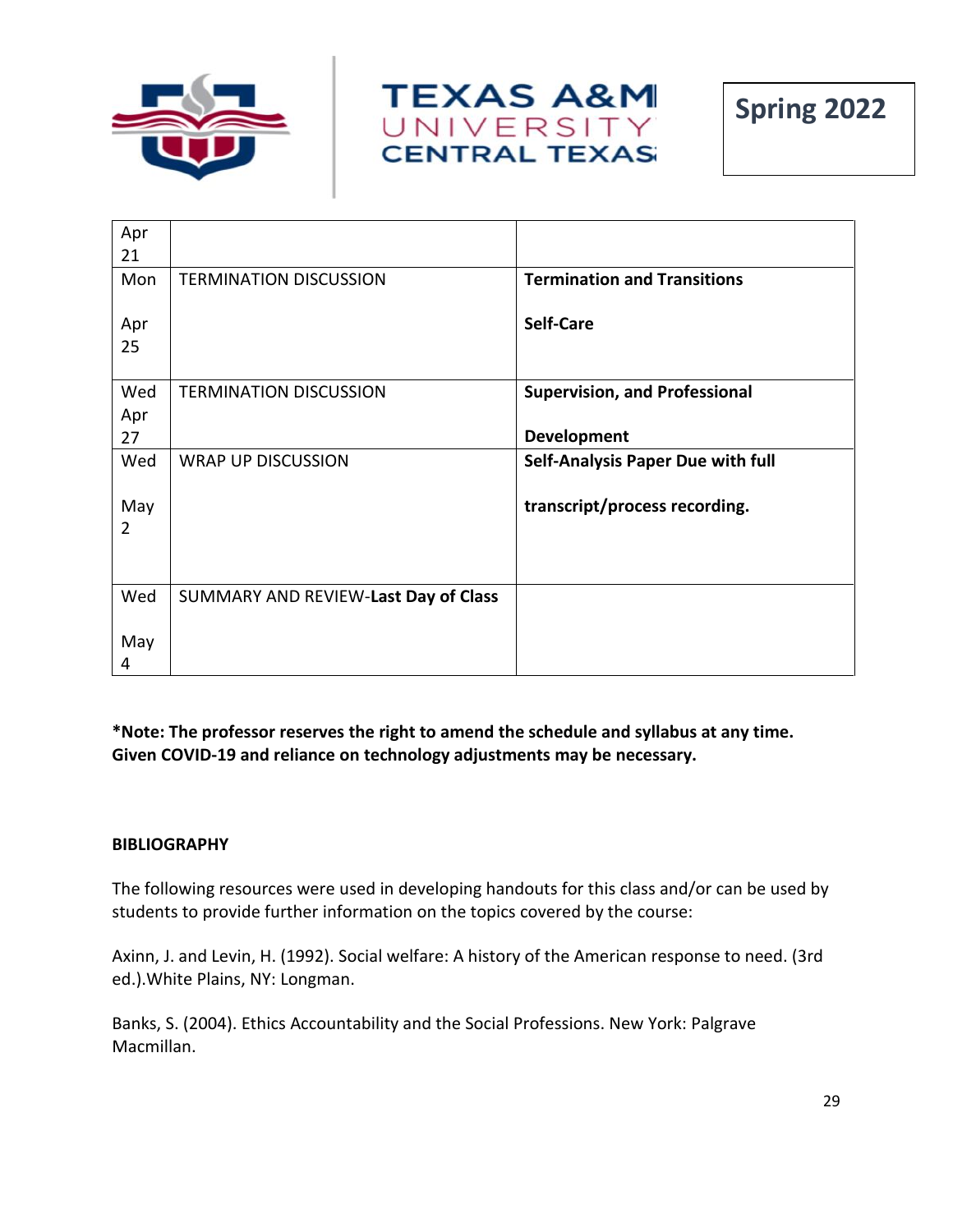



Benjamin, Alfred (1969). The Helping Interview (2nd edition). Boston: Houghton Mifflin.

Bernstein, B. E.; and T. L. Hartsell (2000). The Portable Ethicist for Mental Health Professionals: An A to Z Guide to Responsible Practice. San Francisco: Jossey-Bass (Wiley).

Beverly, D., & McSweeny, E. (1987). Social welfare and social justice. Englewood Cliffs: Prentice Hall.

Birkenmaier, Julie; Maria Berg-Weger; and Marty Dewees (2011). The Practice of Generalist Social Work. Routledge.

Chang, Valerie Nash; and Sheryn Scott (1999). Basic Interviewing Skills: A Workbook for Practitioners. Chicago: Nelson-Hall.

Cirkiel, Martin J., LMSW, JD (2011). "Social Work and the Law: Confidentiality of Mental Health Records and Information." NASW/Texas Network, October/November, 8-9.

Chang, Valerie Nash; Sheryn Scott; and Carol Decker (2009). Developing Helping Skills: A Step by Step Approach. Belmont, CA: Brooks/Cole.

Comption, B.R.; and B. Galaway (1994). Social Work Processes (5th edition). Pacific Grove: Brooks/Cole.

Congress, Elaine; P. Black; and K. Strom-Gottfried (2009). Teaching Social Work Values and Ethics: A Curriculum Resource, 2nd edition. Washington DC: CSWE Press.

Corey, Gerald; Marianne Corey; and Patrick Callanan (2011). Issues and Ethics in the Helping Professions. Belmont, CA: Brooks/Cole.

Corey, M. S.; and G. Corey (1998). Becoming a Helper (3rd edition). Pacific Grove: Brooks/Cole.

Falvey, J. E.; C. F. Caldwell; and C. R. Cohen (2002). Documentation in Supervision: The Focused Risk Management Supervision System. Belmont: Brooks/Cole.

Gibbs, Leonard; and Eileen Gambrill (1999). Critical Thinking for Social Workers. Thousand Oaks: Sage.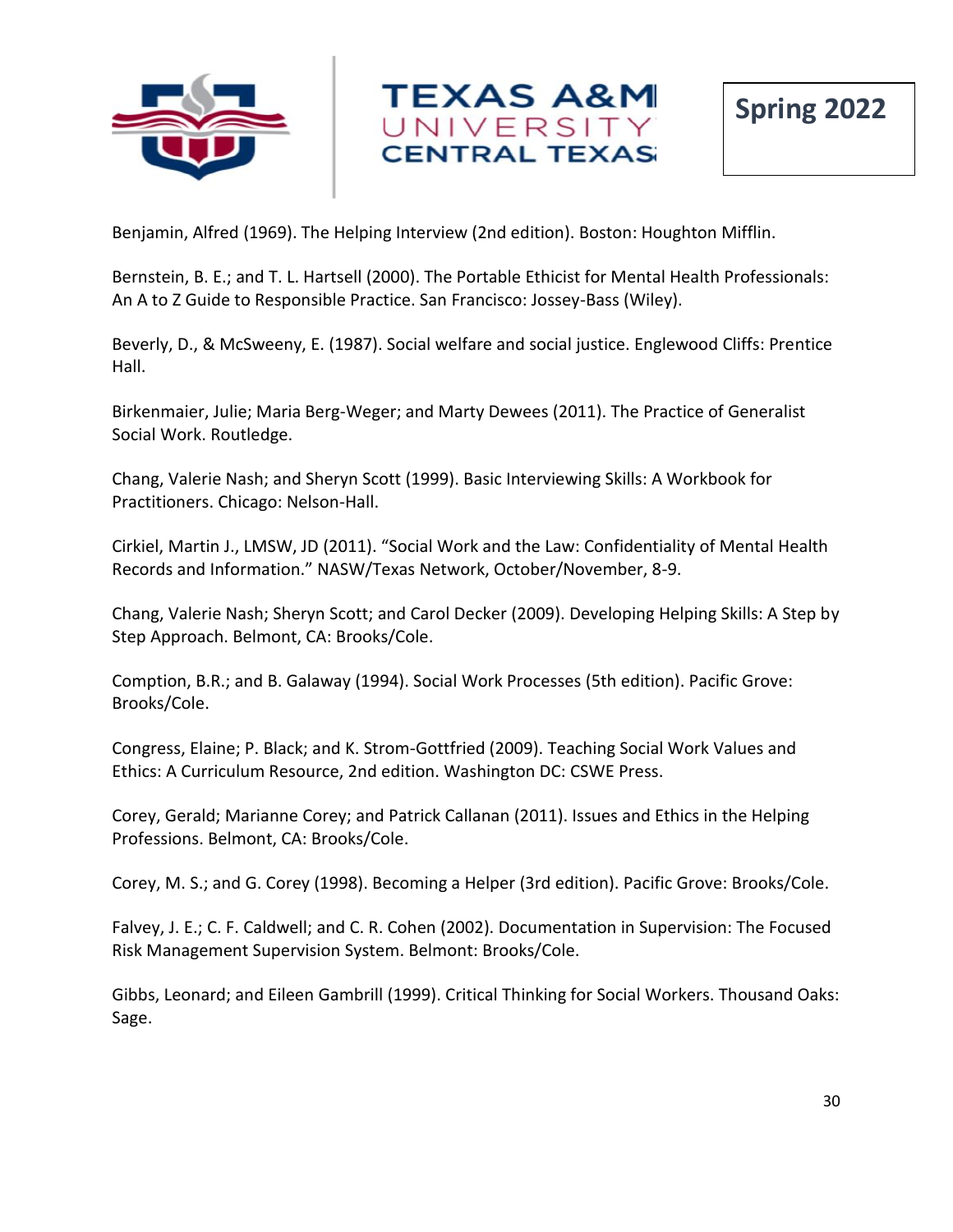



Ginsberg, L. H. (2001). Social Work Evaluation: Principles and Methods. Boston: Allyn and Bacon.

Gray, Mel (2011). "Back to Basics: A Critique of the Strengths Perspective in Social Work." Families in Society, 92 (1), 5-11.

Grobman, Linda (1999). Days in the Lives of Social Workers (2nd edition). Harrisburg: White Hat Communications.

Gusukuma, Isaac V., PhD, LMSW, ACSW (2010). "Safety Guidelines for Social Work Practice: Risk Assessment, Risk Management and Safety Precautions." September.

Kirst-Ashman, Karen; and Grafton Hull, Jr. (1999). Understanding Generalist Practice (2nd edition). Chicago: Nelson-Hall.

Kottler, Jeffrey A.; and David D. Chen (2011). Stress Management and Prevention: Applications to Daily Life. Routledge.

Lecroy, Craig (2002). The Call to Social Work: Life Stories. Thousand Oaks: Sage.

Murphy, Bianca C.; and Carolyn Dillon (2008). Interviewing in Action in a Multicultural World (3rd edition) Belmont: Brooks/Cole

Perlman, Helen Harris (1957). Social Casework: A Problem-solving Process. Chicago: University of Chicago Press.

Perlman, Helen Harris (1971). Perspectives on Social Casework. Philadelphia: Temple University Press.

Popple, P.,Leighninger, L. and Leighninger R. (2020). Social Work, Social Welfare and American Society 9<sup>th</sup> Edition. Pearson.

Poulin, John (2005). Strengths-Based Generalist Practice: A Collaborative Approach. Belmont, CA: Brooks/Cole.

Reamer, Frederic G. (2009). The Social Work Ethics Casebook: Cases and Commentary. Washington DC: CSWE Press.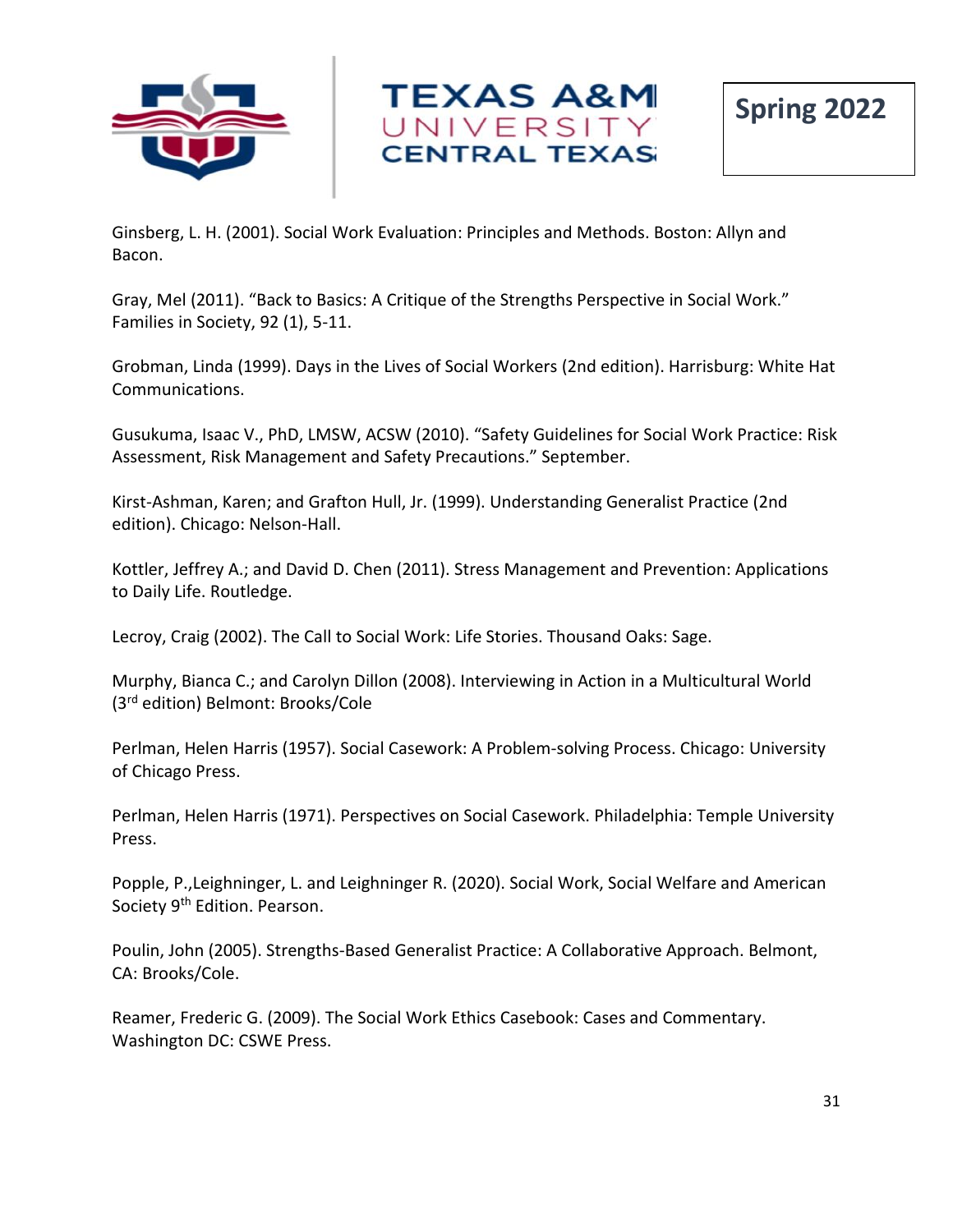



Reamer, Frederic G. (2003). Social Work Malpractice and Liability, 2nd edition. New York: Columbia University Press.

Reamer, Frederic G. (2006). Social Work Values and Ethics, 3rd edition. New York: Columbia University Press.

Roberts, Albert R.; and Gilbert J. Greene (2002). Social Workers' Desk Reference. Oxford University Press.

Robison, W.; and L. C. Reeser (2000). Ethical Decision-Making in Social Work. Boston: Allyn and Bacon.

Rothman, J. C. (2004). From the Front Lines: Student Cases in Social Work Ethics. Boston: Pearson.

Saltzman, and Furman (1999). Law in Social Work Practice, 2nd edition. Wadsworth/Thomson Learning.

SAMHSA, TIP 57: Trauma-Informed Care in Behavioral Health Services, 2014

Scales, T. L.; and T. A. Wolfer (2006). Decision Cases for Generalist Social Work Practice: Thinking Like a Social Worker. Belmont: Brooks/Cole.

Schubert, Margaret (1971). Interviewing in Social Work Practice: An Introduction. New York: Council on Social Work Education.

Sheaford, Bradford; and Charles Horejsi (2006). Techniques and Guidelines for Social Work Practice (7<sup>th</sup> edition). Boston: Allyn and Bacon.

Shebib, Bob (2004). Choices: Counseling Skills for Social Workers and Other Professionals. Boston: Allyn and Bacon.

Stein, T. J. (2004). The Role of Law in Social Work Practice. New York: Columbia University Press.

Whitaker, W. and Federico, R.C. (1997). Social Welfare in Today's World (2nd ed.). New York: McGraw-Hill.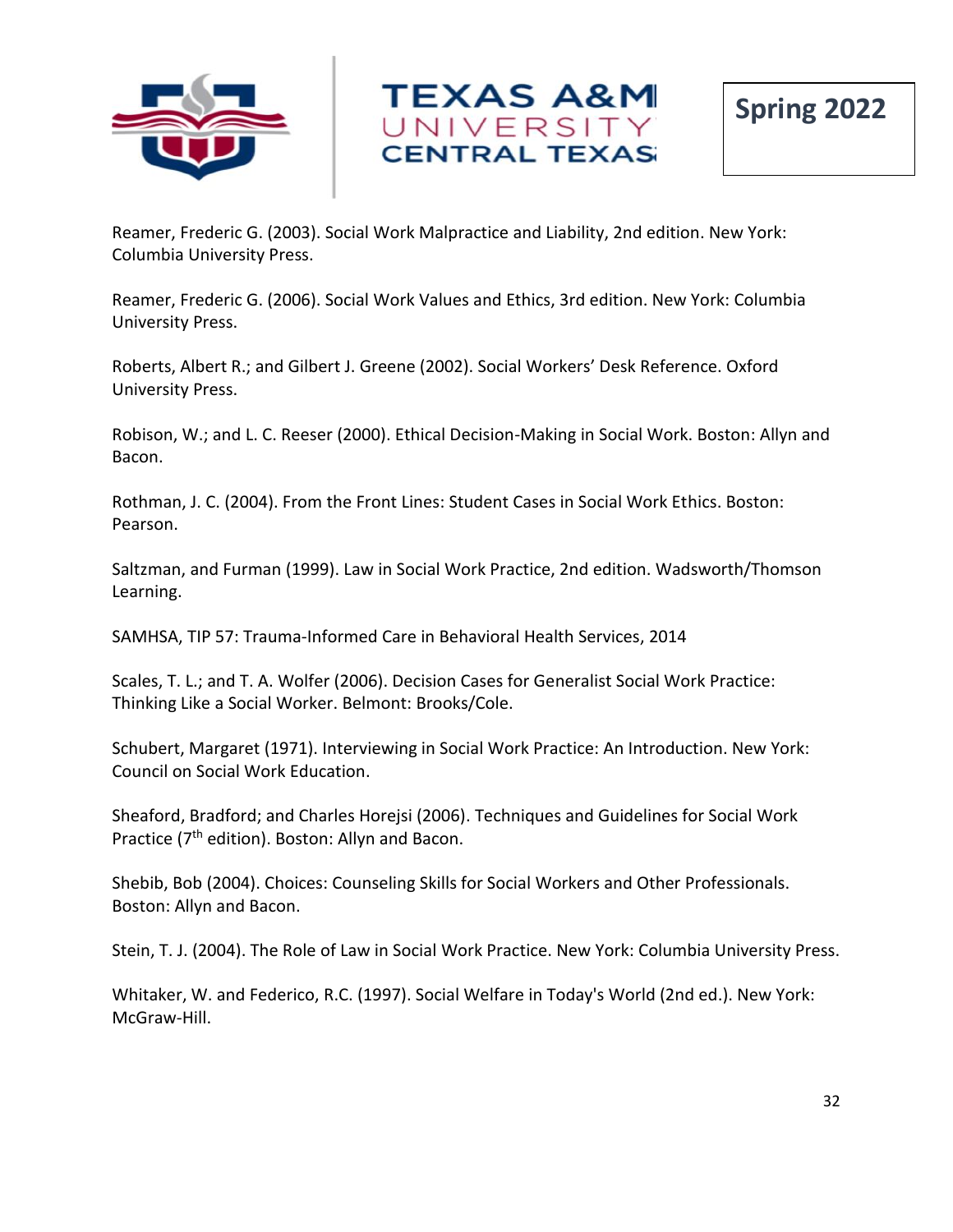



Zastrow, Charles (2004). The Practice of Social Work: Applications of Generalist and Advanced Content, 7th edition. Pacific Groves: Brooks/Cole.

## **Personal Statement of Social Work Philosophy Grading Rubric**

The following guidelines should be used to successfully facilitate submission of your paper.

*Content:* Content of paper includes: 1) answers, in paragraph format, to all questions included in the Personal Philosophy of Social Work Statement outline; 2)evidence of personal thought/reflection on statements that does NOT include use of outside resources (paper should not include references/citations – these are the STUDENT'S OWN THOUGHTS to the outline questions).

Score: \_\_\_\_\_\_\_\_\_\_\_\_\_\_\_\_\_\_\_\_\_\_\_/70 possible points

*Grammar & Spelling*: Writing is free of spelling and grammatical errors. It is to be evident that the writer has used words appropriately (they're, their, and there) and has used grammar and spell check. Writing must also be well organized with transitional sentences, clear flow of ideas, and appropriate use of APA 7th edition for headings.

25-20 points:0-9 errors. 19-15 points: 10-18 errors. 14-10 points: 19-27 errors.

9-5 points: 28-36 errors. 4 points or below: 37+ errors.

Score:  $/25$  possible points

*Structure*: The entry has the following components:

5-8 page in length

1" margins

Double spacing

APA style cover page with the assignment title, student's name, class, and date

APA style header with assignment title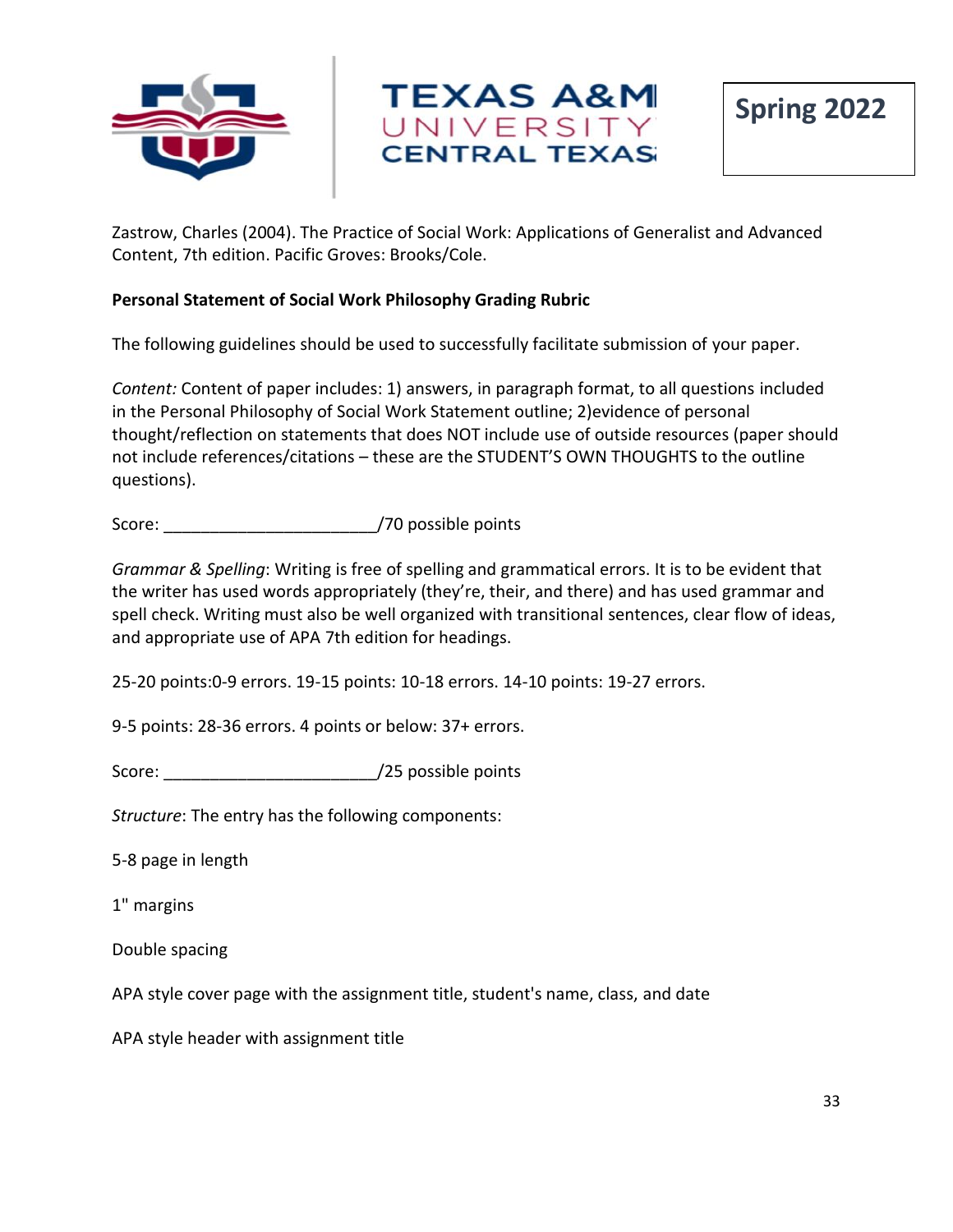



**Spring 2022**

Submitted on time (papers submitted after the start of class are considered late and will receive a zero, no exceptions unless otherwise noted).

5 points: 0 errors. 4 points: 1 error. 3 points: 2 errors. 2 points: 3 errors. 1 point: 4+ errors.

Score:  $/5$  possible points

# *Methods and Skills--Sample Entries of Video Self-Analysis Paper*

| <b>Transcript of Video</b>                                            | <b>Analysis</b>                                                                                                                                                                                                                                                                               |
|-----------------------------------------------------------------------|-----------------------------------------------------------------------------------------------------------------------------------------------------------------------------------------------------------------------------------------------------------------------------------------------|
| SW: Good morning, Ms. Jones. I'm glad you were able to<br>make it in. | Good introduction, but my body language<br>was stiff. I should have tried to appear more<br>relaxed. I had good eye contact with her.                                                                                                                                                         |
| What brings you here today?                                           |                                                                                                                                                                                                                                                                                               |
| CL: I have really been stressed out lately because of my<br>job.      | I could have said something empathetic<br>before just jumping in with my first question.<br>For example, I could have said, "I'm glad you                                                                                                                                                     |
| I was hoping maybe you could help me with that.                       | decided to come get some help with that; job<br>stress can be very frustrating." Closed ended                                                                                                                                                                                                 |
| SW: What kind of job do you have?                                     | questions and multiple questions are not<br>good. I should have asked an open ended                                                                                                                                                                                                           |
| CL: I am a sixth grade teacher.                                       | question at first, such as, "Tell me about your<br>job and the kinds of stresses it has been                                                                                                                                                                                                  |
| SW: What do you teach, and how long have you been<br>teaching?        | creating for you."                                                                                                                                                                                                                                                                            |
| (You would put here everything client said about the<br>job.)         | I'm sitting forward and really listening to her,<br>which is good. I think                                                                                                                                                                                                                    |
|                                                                       | she could tell I was really interested in<br>hearing her story. I was patient and did not<br>interrupt her while she was talking. I did<br>notice that I was having a little trouble<br>listening to her, because I was busy<br>wondering what to say next. But I don't think<br>that showed. |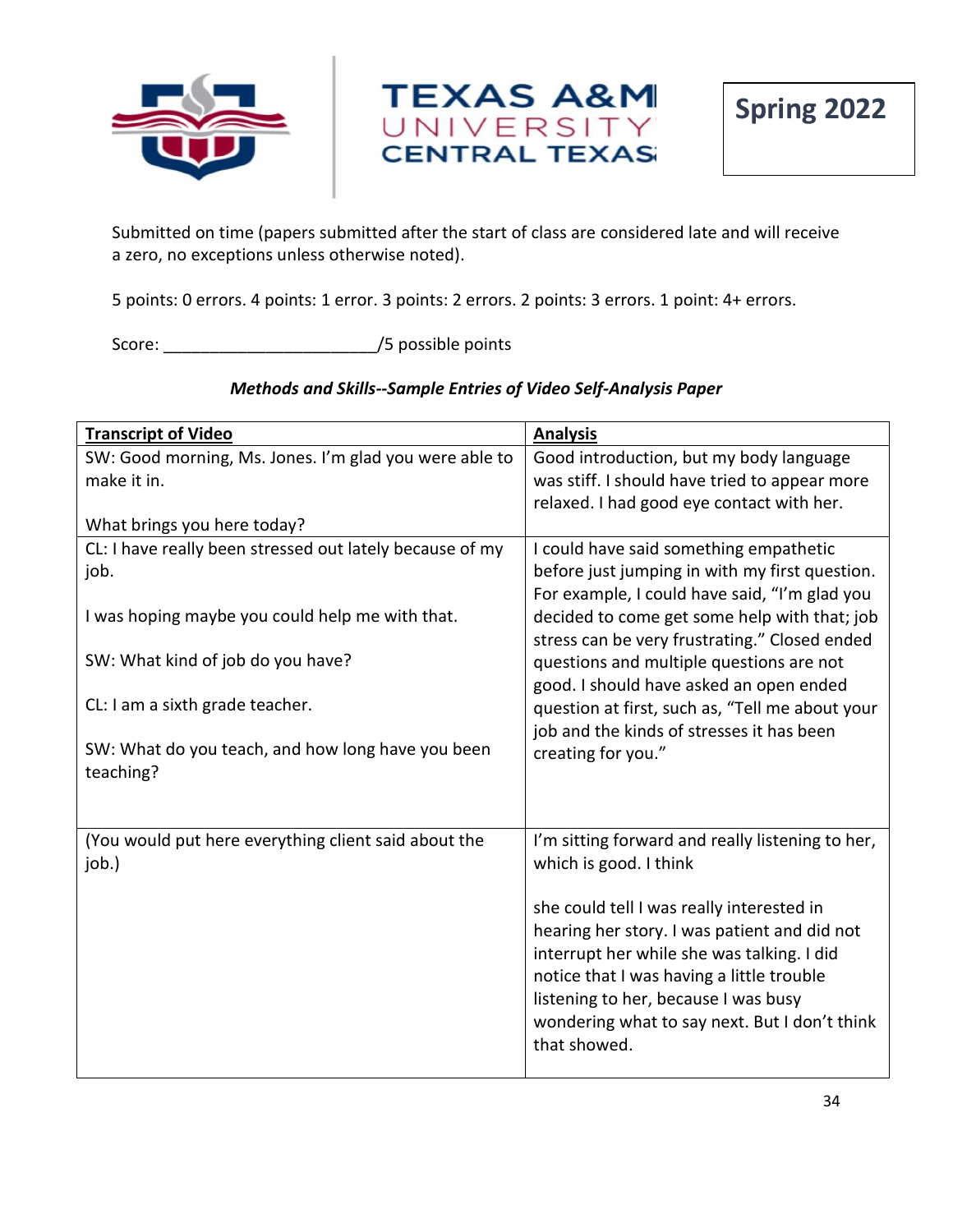



|                                                                                                                                                                                                                                                                                         | Good empathy and reflecting client's                                                                                                                                                                                                                                                                                              |
|-----------------------------------------------------------------------------------------------------------------------------------------------------------------------------------------------------------------------------------------------------------------------------------------|-----------------------------------------------------------------------------------------------------------------------------------------------------------------------------------------------------------------------------------------------------------------------------------------------------------------------------------|
| SW: I can hear that you are in a very challenging<br>position. You have a lot of concerns about how to cope<br>with it.<br>CL: I love working with the kids, but I am just so stressed<br>out, I am about to lose it.<br>SW: What do you mean when you say you are about to<br>lose it? | feelings.<br>It was good that I asked a clarification<br>question. I also wish I had said something<br>about the fact that she has a love of teaching,<br>and that hopefully we can work together to<br>help her feel that love again.                                                                                            |
| CL: I get so depressed, sometimes I just go home and<br>cry.<br>SW: Have you tried just taking relaxing walks after class?                                                                                                                                                              | Jumping to solutions way too soon. I didn't<br>ask her detailed questions about how<br>depressed she is feeling. I didn't ask what she<br>has tried to do to deal with those feelings of<br>depression. I didn't find out if she has<br>previously sought help with this problem. I<br>shut down her talking about the problem in |
|                                                                                                                                                                                                                                                                                         | my eagerness to help her.                                                                                                                                                                                                                                                                                                         |

## **Grading Rubric: Methods and Skills Videotaped Interview**

| Scoring: $0$ - Not done $1 -$ Poor $2 -$ Fair $3 -$ Good | <b>Score and Comments</b> |
|----------------------------------------------------------|---------------------------|
| 4 – Very Good 5 – Excellent                              |                           |
| <b>SKILL</b>                                             | <b>SCORE AND COMMENTS</b> |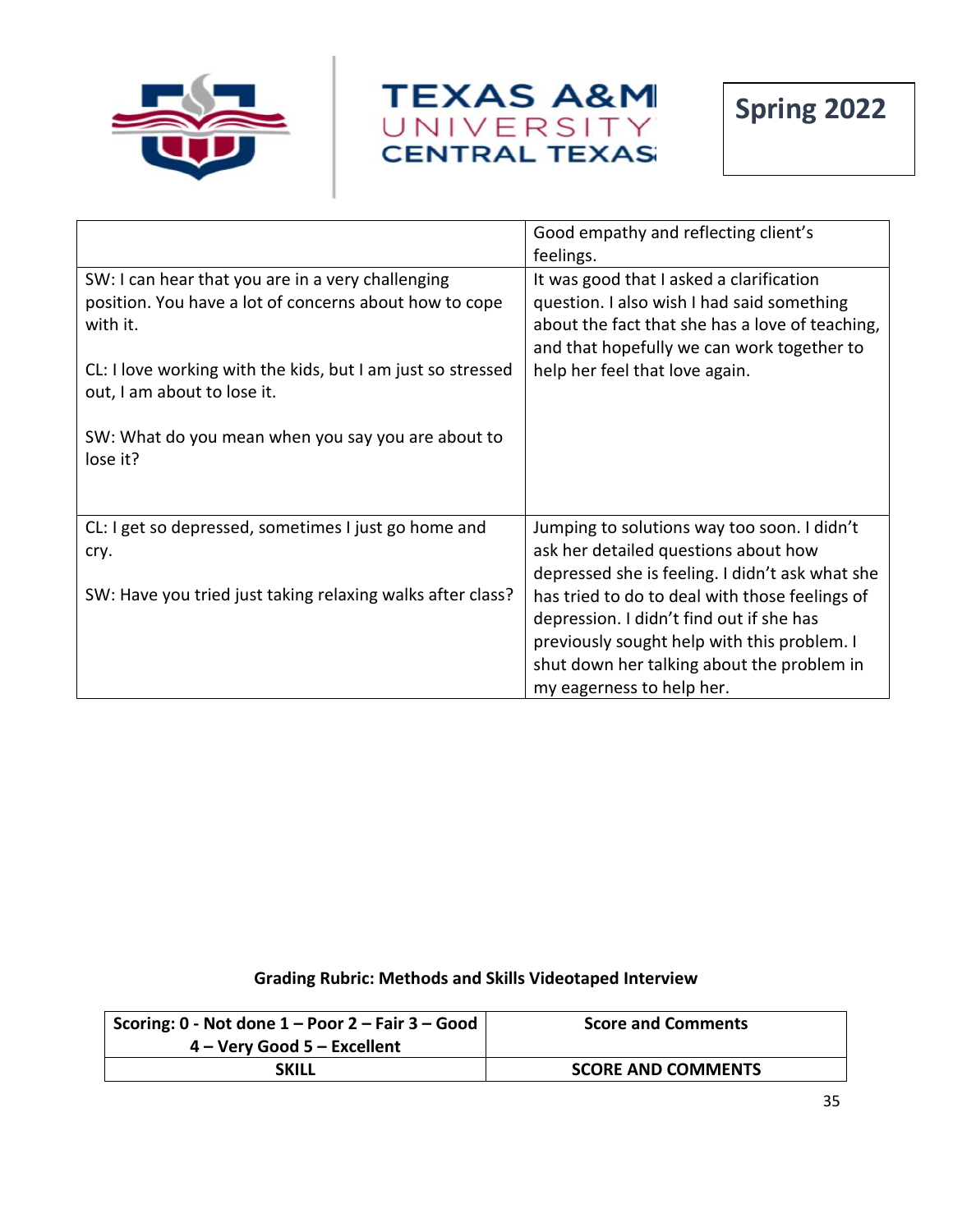





| Establishing positive rapport with client        | Possible points - 5 Points earned --   |
|--------------------------------------------------|----------------------------------------|
| Use of open body language, avoids distracting    | Possible points - 5 Points earned --   |
| body movements                                   |                                        |
| Staying with what the client wants to talk       | Possible points - 10 Points earned --  |
| about, no sudden changes in topic without        |                                        |
| using transitions appropriately                  |                                        |
| Encouraging client to talk                       | Possible points - 5 Points earned --   |
| Remembering what client said and returning to    | Possible points - 5 Points earned --   |
| it                                               |                                        |
| Demonstrates active listening skills             | Possible points - 10 Points earned --  |
| Use of open-ended questions, minimal use of      | Possible points - 10 Points earned --  |
| closed-ended questions                           |                                        |
| Clarity of questions asked of client             | Possible points - 5 Points earned --   |
| Appropriate use of partializing (breaking        | Possible points - 5 Points earned --   |
| complex issues down into simpler steps)          |                                        |
| Seeking clarification of what client stated      | Possible points - 5 Points earned --   |
| Appropriate use of "going beyond" what client    | Possible points - 5 Points earned --   |
| stated                                           |                                        |
| Use of reflection of content and feelings of     | Possible points - 10 Points earned --  |
| client's statements                              |                                        |
| Verbalizing understanding of issues client wants | Possible points - 5 Points earned --   |
| help with, identifies client's issues accurately |                                        |
| Respectful toward client with regard to culture  | Possible points - 10 Points earned --  |
| and setting                                      |                                        |
| Avoids professional jargon and/or labeling;      | Possible points - 5 Points earned --   |
| language used is appropriate and professional;   |                                        |
| avoids unnecessary fillers ("ummm," "I mean,"    |                                        |
| "You know," etc.)                                |                                        |
| Use of summarizing what client said              | Possible points - 10 Points earned --  |
| Avoids giving advice prematurely                 | Possible points - 10 Points earned --  |
| Gives empathetic statements appropriately        | Possible points - 10 Points earned --  |
| Quality of final summary paragraph pointing      | Possible Points - 20 - Points Received |
| out strengths and weaknesses of the overall      |                                        |
| interview                                        |                                        |

**Total points**: \_\_\_\_\_\_\_\_\_\_\_\_\_\_\_\_\_\_\_\_\_\_\_\_\_\_\_\_\_/150 possible points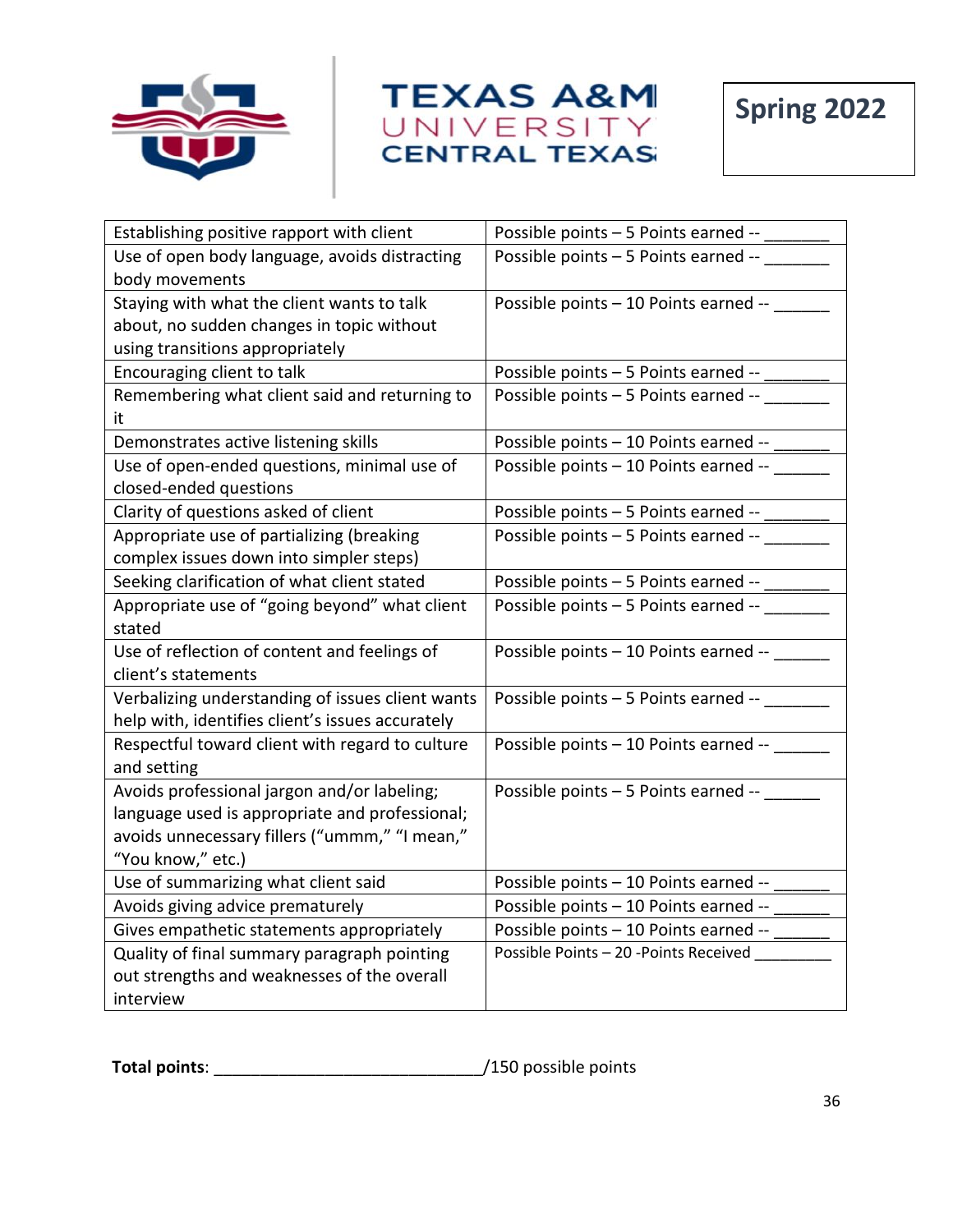



\_\_\_\_\_\_\_\_\_\_\_\_\_\_\_\_\_% Grade: \_\_\_\_\_\_\_\_\_\_\_\_\_\_\_\_\_\_

Final comments, if needed:

**Bachelor of Social Work Program**

**Rubric for Assessing Professional Behaviors (RAPB)**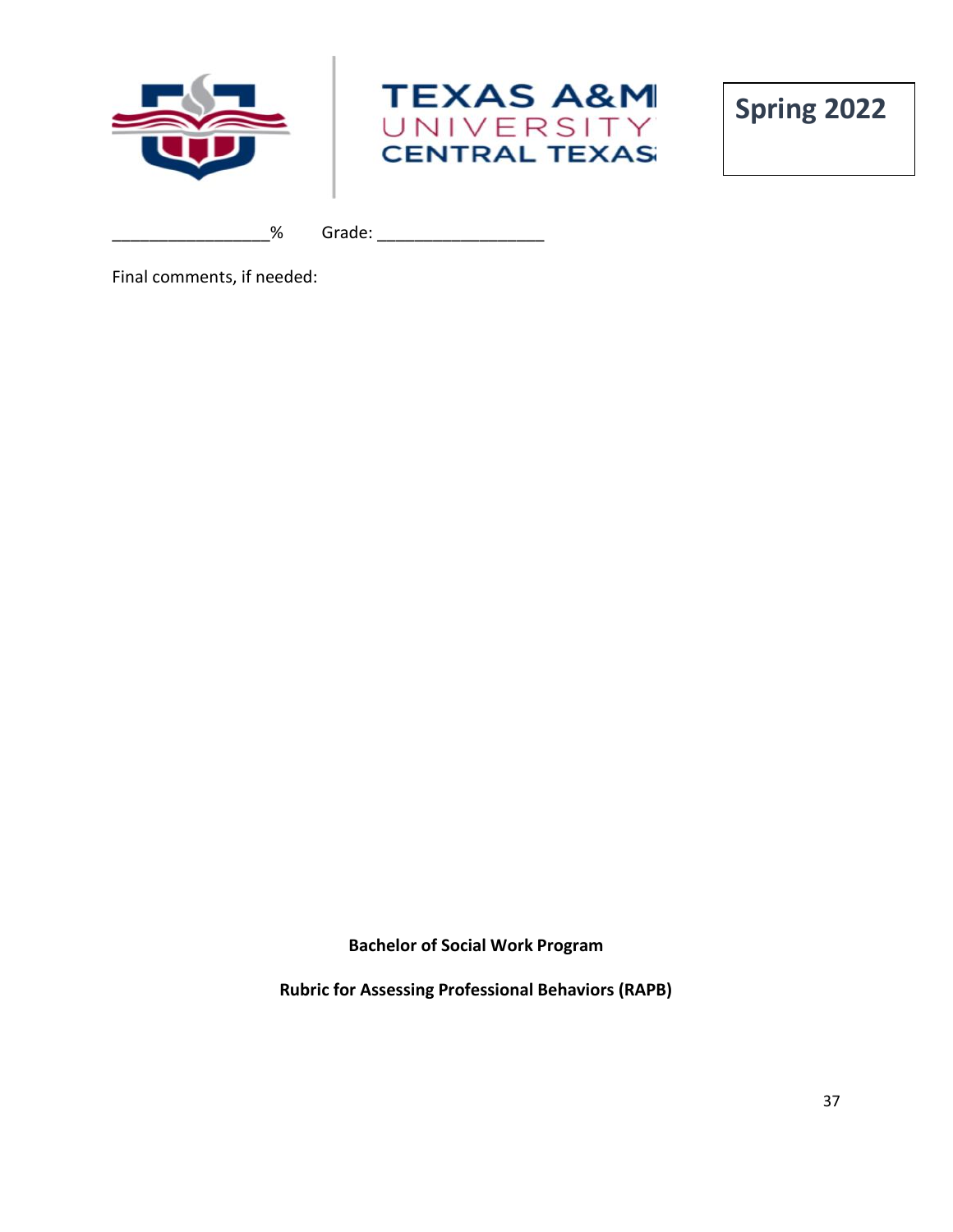





Students must demonstrate the ability to maintain scores of 3 or 4 in each of the following 15 professional behavior areas listed to be considered for a field placement, as these are the expected professional behaviors of social work interns and professional social workers.

Please refer to the student handbook located at this URL: <https://www.tamuct.edu/coas/docs/BSW-Student-Handbook-2020.pdf>

**Bachelor of Social Work Program**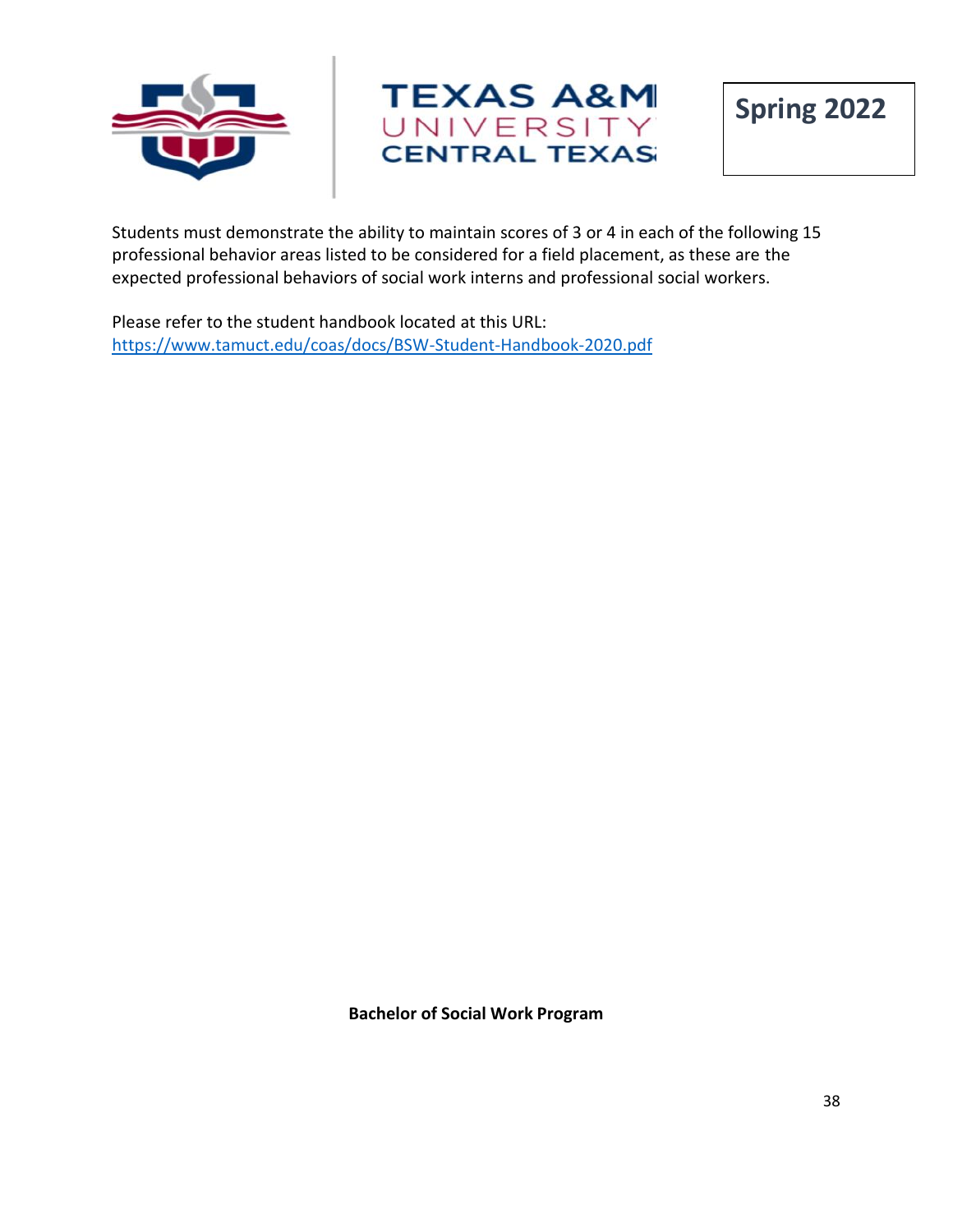



## ACKNOWLEDGEMENT AND AGREEMENT FOR ACADEMIC INTEGRITY IN METHODS AND SKILLS OF INTERVIEWING

All written assignments are expected to be the original work of the student. While paraphrasing and some direct quotations are permitted, it is expected this will be done within the context of your own analysis and synthesis of the information read. Paraphrasing is a skill of reading information and, using your own thoughts, summarizing the information in a way that supports the topic discussed. While the paraphrase involves your own thoughts, it originates from a source and that source is cited.

Quoting is a matter of taking words, verbatim, from another source and restating them without, or with minimal, manipulation. Quotations are placed in quotation marks ("") or placed in a block format within the text. Quoting does not involve analysis and synthesizing and, therefore, does not require critical thinking except when used appropriately to support (not substitute) an idea. Because of this, students are discouraged from using significant quotations as this limits your learning experience. Students found to excessively quote will be penalized. Students using words as their own without appropriately citing will be penalized – including failing the assigned project and up to failing the course. Students found to have plagiarized (using words as your own without giving proper credit, whether paraphrasing or directly quoting) will also be referred to the Student Affairs. Therefore, it is VERY important that students take academic integrity in writing very seriously. If you are in doubt, it is always best to cite your source and/or speak with your professor for more guidance. The Writing Center, Library, and Owl Purdue are also resources that can help you.

You are required to acknowledge receipt and understanding regarding the policy for academic integrity in this course by signing and submitting the acknowledgement statement no later than the second (2nd) week of class. Failure to do so will result in consultation with the professor, program faculty and/or Student Affairs and could limit your successful continuation in this course.

My printed name and signature below confirms that I acknowledge the above-mentioned Academic Integrity guidelines for this course. I willingly agree to participate in the class and abide by ALL academic integrity parameters for this course (including ALL university and class policies). I further understand that failure to do so can result in academic penalties including and leading up to failure of the course and referral to Student Affairs.

\_\_\_\_\_\_\_\_\_\_\_\_\_\_\_\_\_\_\_\_\_\_\_\_\_\_\_\_\_\_\_\_\_\_\_\_\_\_\_\_\_\_\_\_\_\_\_\_\_\_\_\_\_\_\_\_\_\_\_\_\_\_\_\_\_\_\_\_\_\_\_\_\_\_\_\_

Student Printed Name: